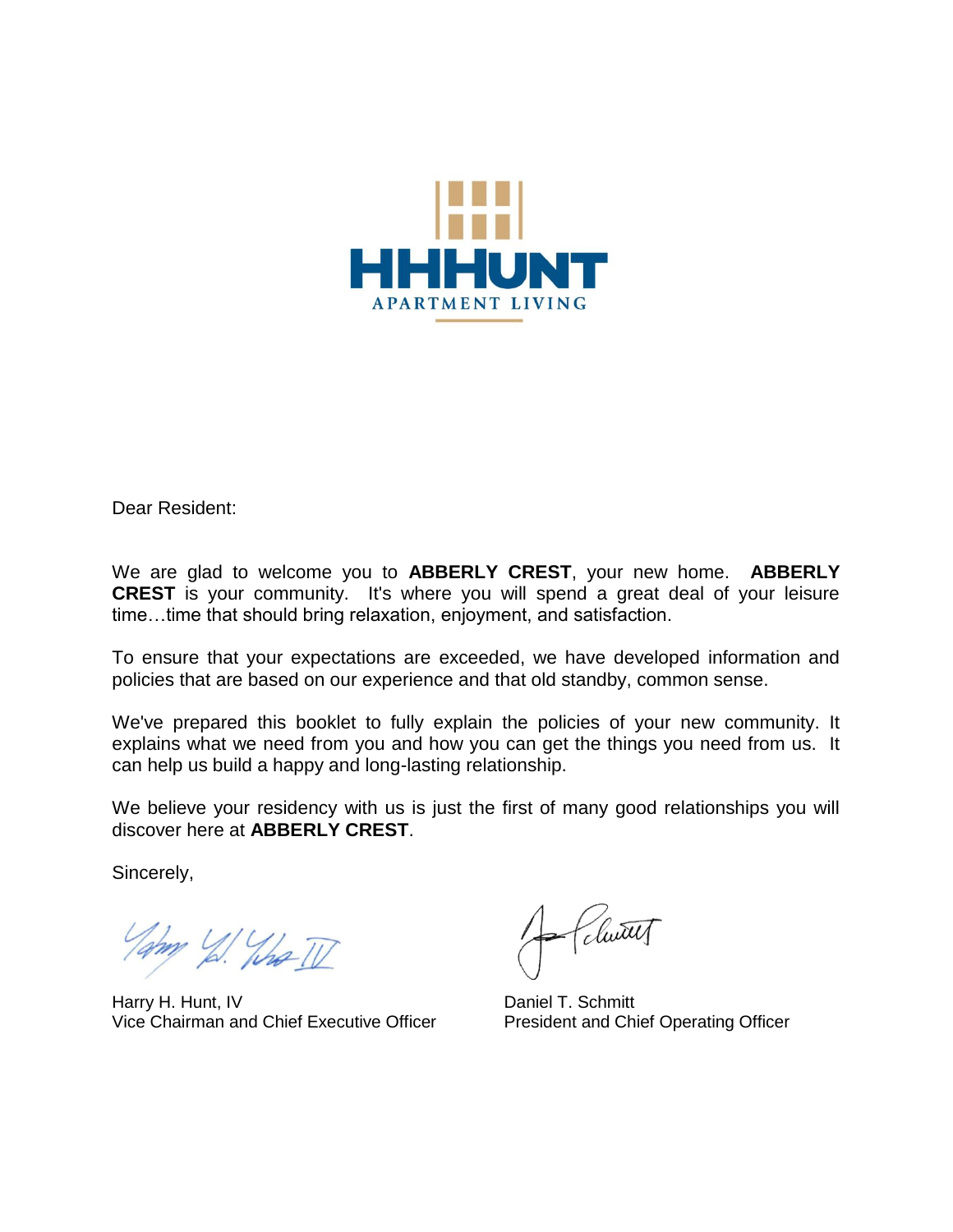

|                                      | 28 |
|--------------------------------------|----|
|                                      | 19 |
|                                      | 15 |
|                                      | 20 |
|                                      | 29 |
|                                      | 15 |
|                                      | 21 |
|                                      | 21 |
|                                      | 29 |
|                                      | 23 |
|                                      | 18 |
|                                      | 9  |
|                                      | 30 |
|                                      | 30 |
|                                      | 10 |
|                                      | 15 |
|                                      | 10 |
| Equal Housing and Disabled Residents | 4  |
|                                      | 27 |
|                                      | 28 |
|                                      | 26 |
|                                      | 26 |
|                                      | 18 |
|                                      | 31 |
|                                      | 27 |
|                                      | 13 |
|                                      | 31 |
|                                      | 32 |
|                                      | 28 |
|                                      | 3  |
|                                      | 12 |
|                                      | 7  |
|                                      | 15 |
|                                      | 31 |
|                                      | 17 |
|                                      | 32 |
|                                      | 5  |
|                                      | 16 |
|                                      | 10 |

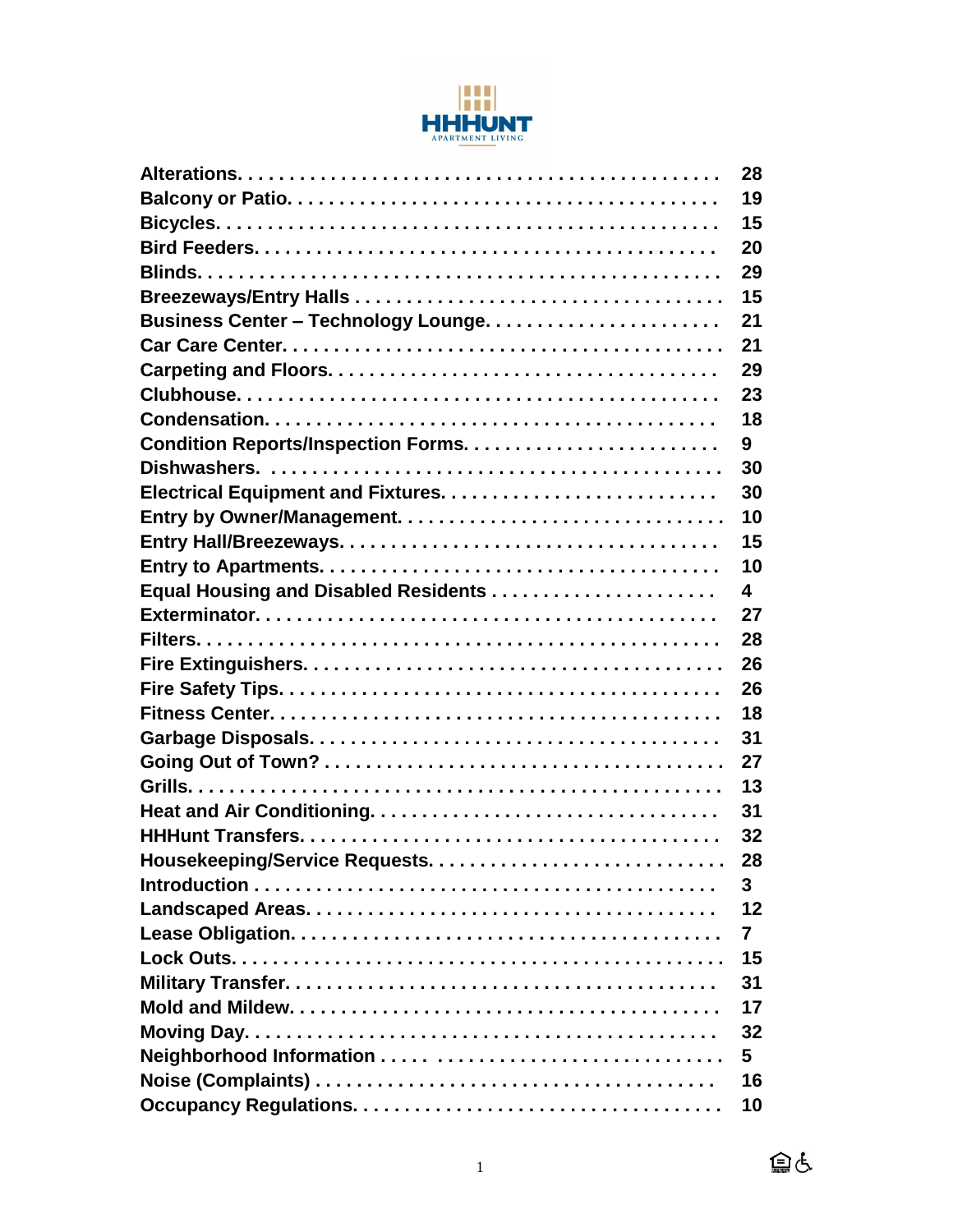

|                                           | 24                      |
|-------------------------------------------|-------------------------|
|                                           | 13                      |
|                                           | 16                      |
|                                           | $\overline{7}$          |
|                                           | 11                      |
|                                           | 16                      |
|                                           | 21                      |
|                                           | 30                      |
|                                           | 20                      |
|                                           | 23                      |
|                                           | 14                      |
|                                           | 13                      |
|                                           | 8                       |
|                                           | 9                       |
|                                           | 11                      |
|                                           | 9                       |
|                                           | 15                      |
|                                           | 16                      |
|                                           | 25                      |
|                                           | 27                      |
|                                           | 27                      |
|                                           | 33                      |
|                                           | 14                      |
|                                           | $\overline{7}$          |
|                                           | 10                      |
|                                           | 9                       |
|                                           | 23                      |
|                                           | 14                      |
|                                           | 19                      |
|                                           | 5                       |
| When Things go Wrong Maintenance Service. | 6                       |
|                                           | $\overline{\mathbf{4}}$ |
|                                           | 23                      |
|                                           | 29                      |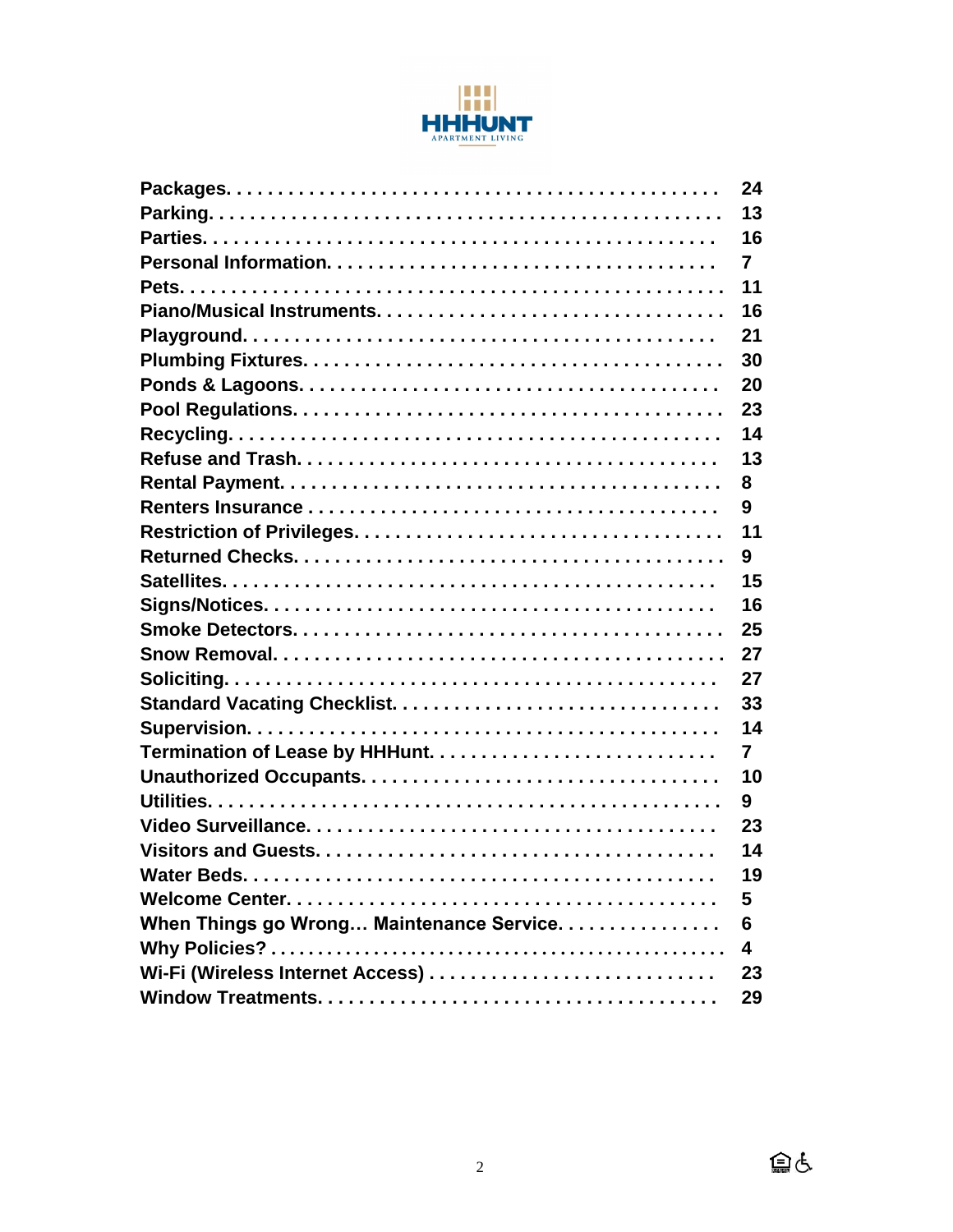

#### **INTRODUCTION**

You have signed a lease agreement acknowledging that you, your family, and guests will comply with all policies included herein. Any changes to our policies will be stated in our newsletter or within special notices delivered to your door. We appreciate your compliance to our rules and regulations and encourage you to advise us in the event that any of your neighbors are not in compliance with these rules.

Your apartment was designed and intended for reasonable residential use. It was designed to comply with all applicable building codes at the time of construction. These building codes, we believe, assume certain types of reasonable use of an apartment. Unreasonable use of your apartment such as very large gatherings of people, having excessive or heavy machinery or furniture, etc., may exceed design criteria. For your safety, the safety of your guests and other residents in the building, unreasonable use of your apartment must be avoided.

## **EQUAL HOUSING AND DISABLED RESIDENTS**

HHHunt is committed to ensuring equal opportunity in housing and fully supports and expects all Team Members to uphold the Equal Housing Opportunity Statement:

"We are pledged to the spirit of U.S. policy for the achievement of equal housing opportunity throughout the nation. We encourage and support an affirmative advertising and marketing program in which there are no barriers to obtaining housing because of race, color, religion, sex, handicap, familial status, or national origin."

Disabled persons in need of an accommodation to HHHunt or community policies or a modification to the apartment, building or common areas may, at their option, complete a Reasonable Accommodation/Modification Request Form to be submitted for approval. Verbal requests for an accommodation or modification are also acceptable.

Any requests for accommodation or modification will be relayed to the designated compliance manager with HHHunt. In determining if an accommodation may be necessary, there must be an identifiable relationship between the requested accommodation and the individual's disability. In certain instances, the compliance personnel member may request additional information from a third party to verify the need for the requested accommodation or modification.

# **WHY POLICIES?**

What follows are the policies of **ABBERLY CREST**. Sounds like an imposing booklet, doesn't it? Well, it isn't. These policies have been carefully thought out and proven through our experience. The reason for them is to prevent things that should not happen. We want to ensure your happiness and satisfaction while living at **ABBERLY CREST**.

Please observe these policies, as we are obligated to enforce them fairly to ensure your comfort and privacy, the rights of other residents and the property, which plays such an important part in creating an above-average lifestyle for all residents.

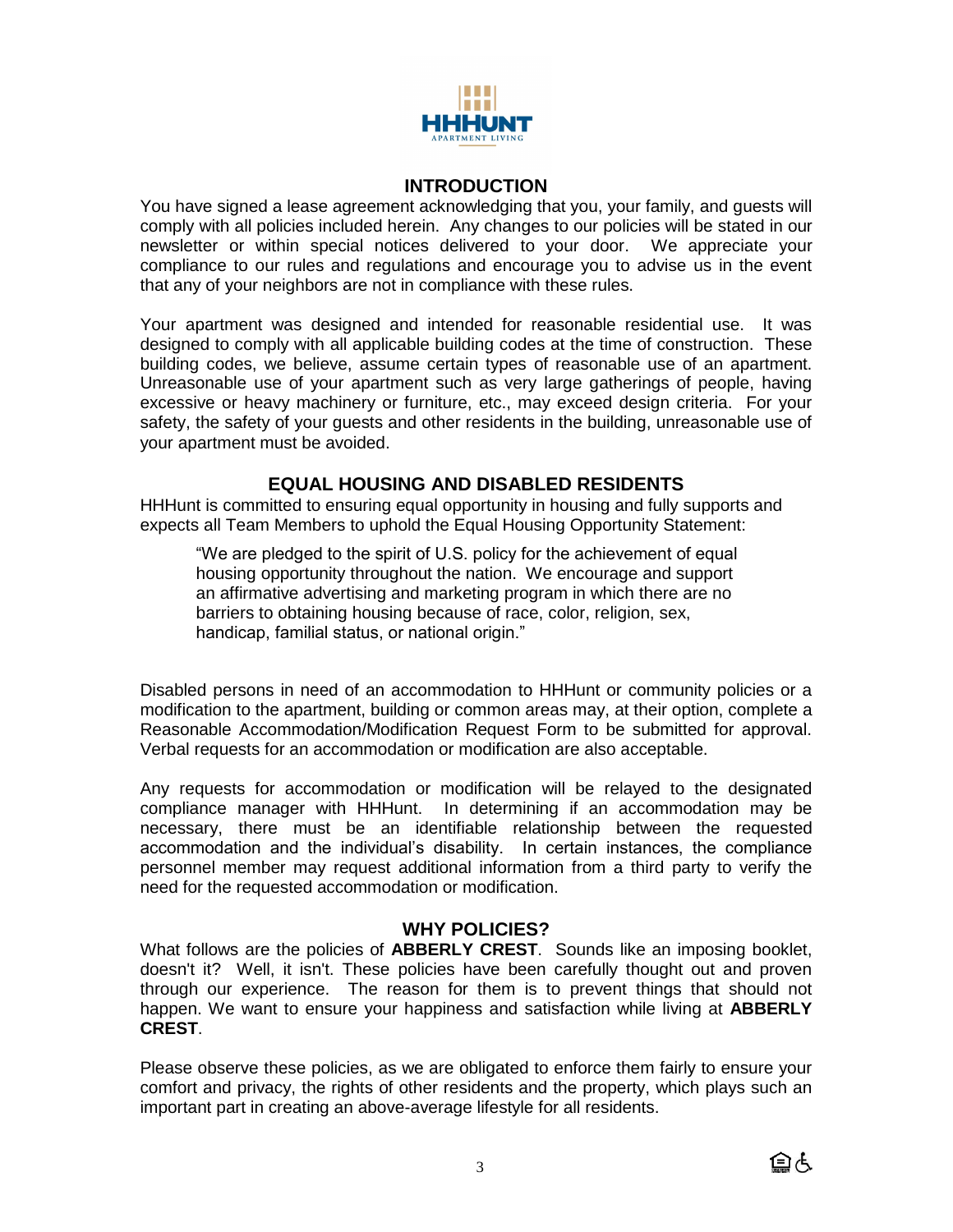

In order to keep us responsive to your needs and the community we serve, the Management of **ABBERLY CREST** reserves the right, without advance notice, to alter, adjust or add to these rules if situations arise that warrant such action. We want your new home to be everything you expected and more!

## **WELCOME CENTER**

Our leasing Management Office hours are listed below for your reference.

| Monday - Friday | $9:00am - 6:00pm$                  |
|-----------------|------------------------------------|
| Saturday        | $10:00am - 5:00pm$                 |
| Sunday          | $12:00 \text{pm} - 4:00 \text{pm}$ |

We encourage you to contact us or visit during the week whenever possible so that we may spend as much time as needed addressing your concerns or visiting with you. Please be aware that our weekend Management Office hours tend to very hectic and we may be required to ask you to wait for attention to your request or concern.

## **NEIGHBORHOOD INFORMATION**

Please find below some important phone numbers that you may need at your fingertips. In the event that you require additional information about your new neighborhood, we invite you to contact a member of our Team.

| 301-863-3636 |
|--------------|
| 301-863-3636 |
| 301-863-3636 |
| 911          |
| 911          |
| 911          |
| 301-475-8008 |
| 301-475-8018 |
| 301-475-7844 |
| 301-997-1312 |
| 443-975-7167 |
| 301-862-2441 |
| 301-863-4054 |
| 301-863-4031 |
| 301-863-4001 |
| 301-369-1999 |
| 301-475-5631 |
| 877-959-4862 |
| 443-524-8103 |
| 301-342-3846 |
|              |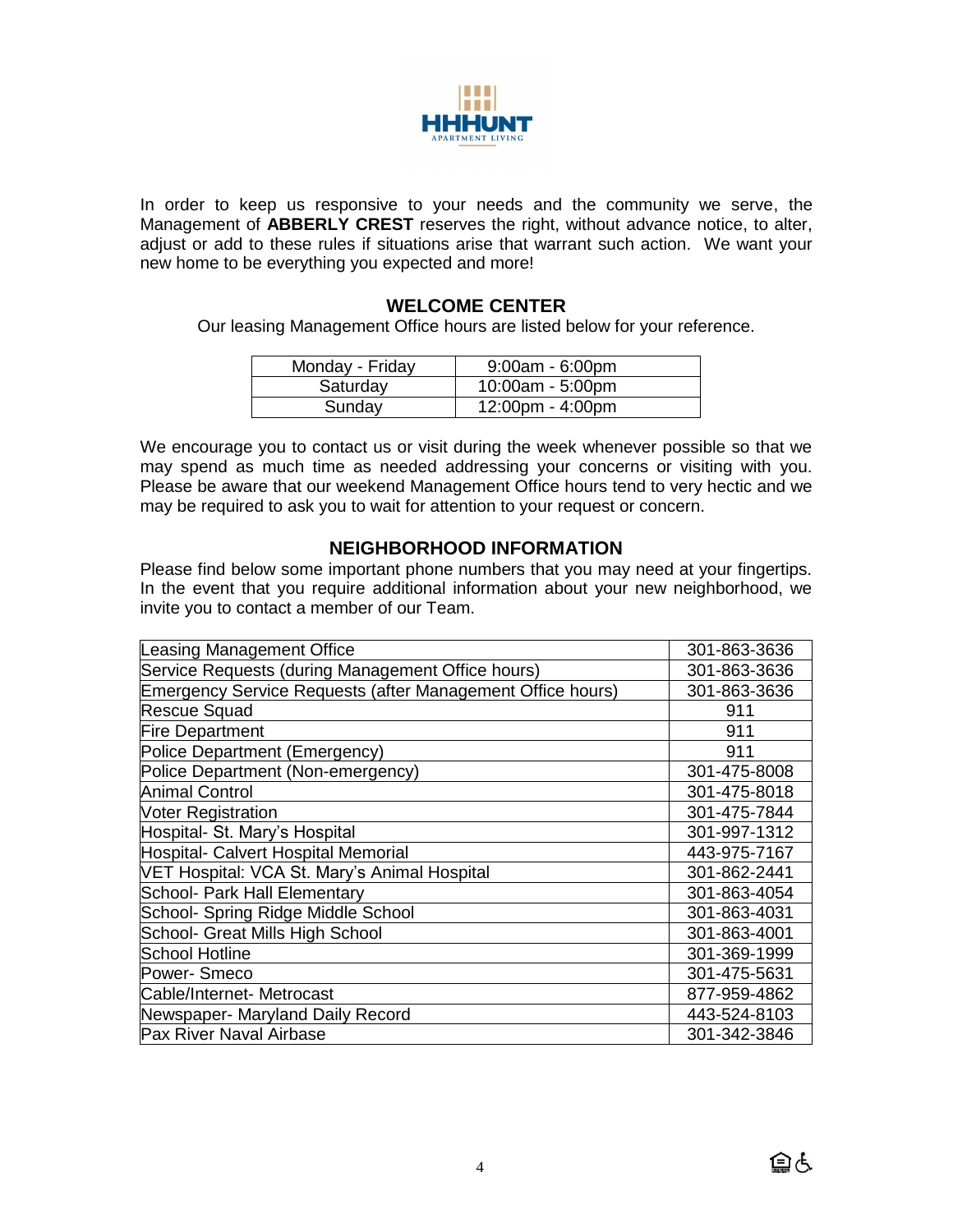

# **WHEN THINGS GO WRONG . . . MAINTENANCE SERVICE**

**ABBERLY CREST** provides you with maintenance service 24 hours a day. This means we have someone on call at all times every day of the year. If you have an emergency, call the appropriate number listed in the neighborhood information section of this Handbook. If the emergency involves water, please use the master water cut-off valve, generally located under the sink or behind the commode, to minimize damage. A member of our Service Team will be there as soon as possible.

For your convenience, you may also submit service requests online 24 hours a day via our website at [www.AbberlyCrestLiving.com.](http://www.abberlycrestliving.com/) If your request is an emergency, please call the emergency number. Requests submitted via the website are not received until the next business day.

During Management Office hours, please contact the Leasing Management Office for any service requests that you may have, whether they are emergency or nonemergency. Our Management Team can quickly dispatch the appropriate personnel to handle your problem. We suggest that when you call in a request, please find out to whom you are speaking and request that same person if the problem continues. This way we will be able serve you more efficiently, and will get to know you better.

#### **PLEASE NOTE THAT AN EMERGENCY IS ANYTHING THAT IS CAUSING OR HAS THE POTENTIAL TO CAUSE DAMAGE OR HARM.**

## *What Constitutes an Emergency?*

- $\checkmark$  Instances that could cause slip, trip or fall hazards or otherwise cause injury to a resident, guest or Team Member
- $\checkmark$  No hot water
- $\checkmark$  No electricity
- $\checkmark$  Gas leaks or no gas
- $\checkmark$  Major overflow from toilet, washing machine, dishwasher, or hot water heater, or any other significant water intrusion
- $\checkmark$  Sewer backups
- $\checkmark$  Clogged toilet(s) when plunging does not clear the clog
- $\checkmark$  Inoperable or beeping smoke detector
- $\checkmark$  Frozen pipes
- $\checkmark$  No air conditioning
- $\checkmark$  No heat
- $\checkmark$  No refrigeration
- $\checkmark$  Oven and/or Range are not working
- $\checkmark$  Inoperable washer/dryer
- $\checkmark$  Security-related problems such as vandalism, broken window or door locks, or broken windows
- $\checkmark$  Wild animal (for example squirrel, bat or snake) in the apartment

#### **Please do not utilize our Emergency Service for non-emergency requests.**

Our Service Team continuously strives to provide our residents with the best possible

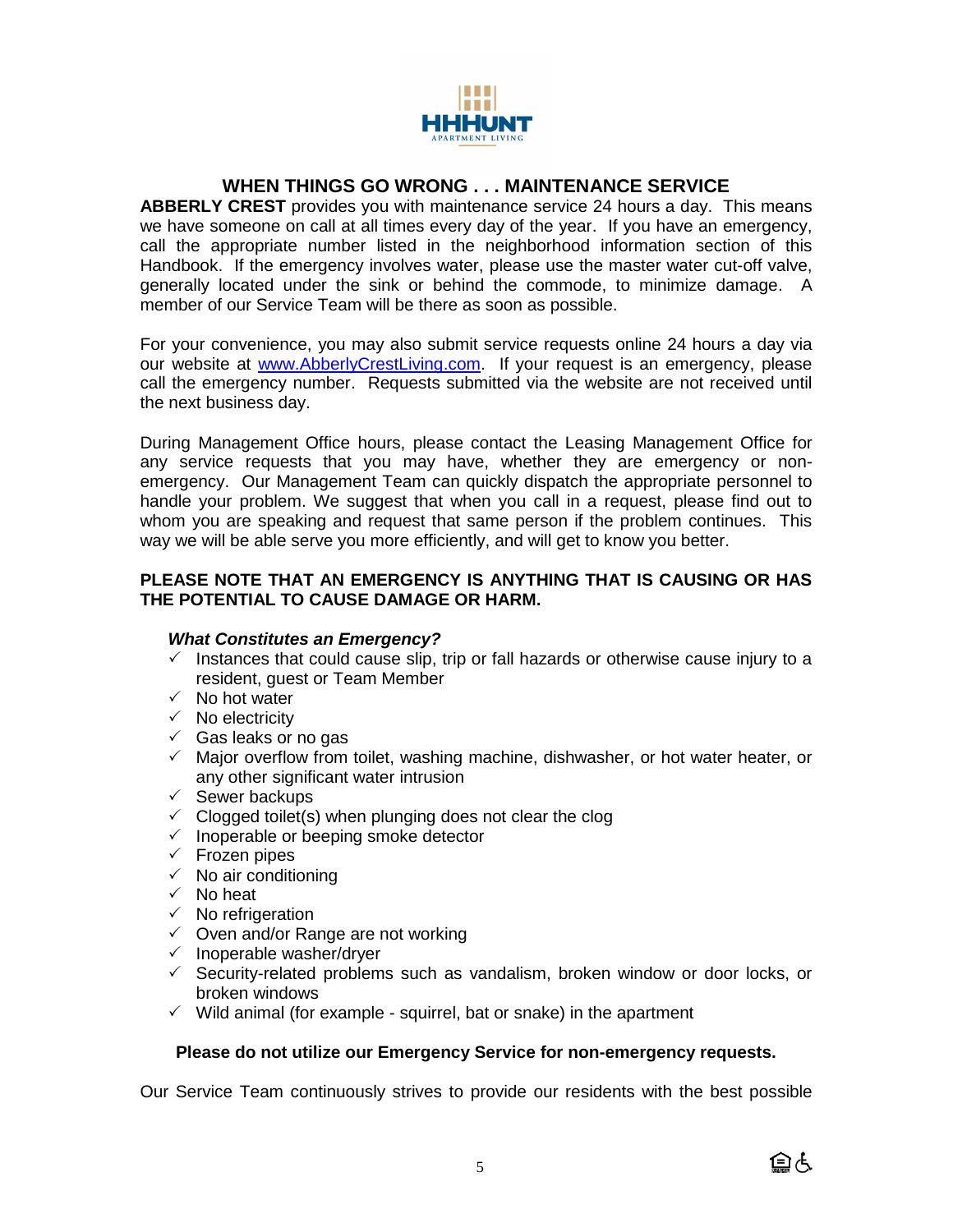

maintenance service. The Team has completed a program of training that will enable them to identify preventive maintenance opportunities in each apartment. Therefore, when maintenance is called to your apartment for a repair they will be performing preventive maintenance checks in addition to repairing the item requested. We believe this type of program will eliminate many emergency work requests and therefore provide better service for all our residents.

## **PERSONAL INFORMATION**

NUMBER PLEASE!! For your protection and convenience, please furnish our Team with your home and business telephone numbers as well as an email address. On occasion, we may find it necessary to contact you for emergencies or to communicate an urgent matter. Since your address and telephone numbers are handled as confidential information by our Team, we encourage you to inform your friends of your move, as we will not furnish them with this information.

## **LEASE OBLIGATION**

Please be aware that your lease is a legally binding contract. The lease outlines what you can legally expect from **ABBERLY CREST** and what the community can expect from you in return. In the lease you have agreed to rent an apartment home for a specific length of time at a mutually agreed upon rental rate. Since the terms of the lease are binding you cannot arbitrarily reduce the term of the lease by moving or reduce the amount of rent that you have agreed to pay over the term of the lease.

Please note that a sixty (60) day notice does not automatically release a resident from lease obligations during the lease term. Quite fairly, we have the right to take legal action for damages and rent arising from a premature move or in the event that proper notice has not been given in accordance with the terms of the lease.

If you find that you must move, contact a member of our leasing or Management Office team as soon as possible. We will help you by explaining your obligations and possible alternatives.

# **TERMINATION OF A LEASE BY HHHUNT**

A resident's lease may be terminated if there is a breach of the agreement or noncompliance with related policies. Notice of termination can be served to the resident after the first warning of a violation has been issued. In accordance with state and local Landlord & Tenant Act(s), the resident will still be responsible for the total term rent until the lease ends or the apartment is re-rented.

#### **HHHunt reserves the right to give the resident a sixty (60) day written notice prior to the expiration date of the lease in the event that renewal of said lease is not desired.**

Additionally, should the resident be late with the rent payment three times within the term of the lease that shall be grounds for termination of the lease, at the option of HHHunt.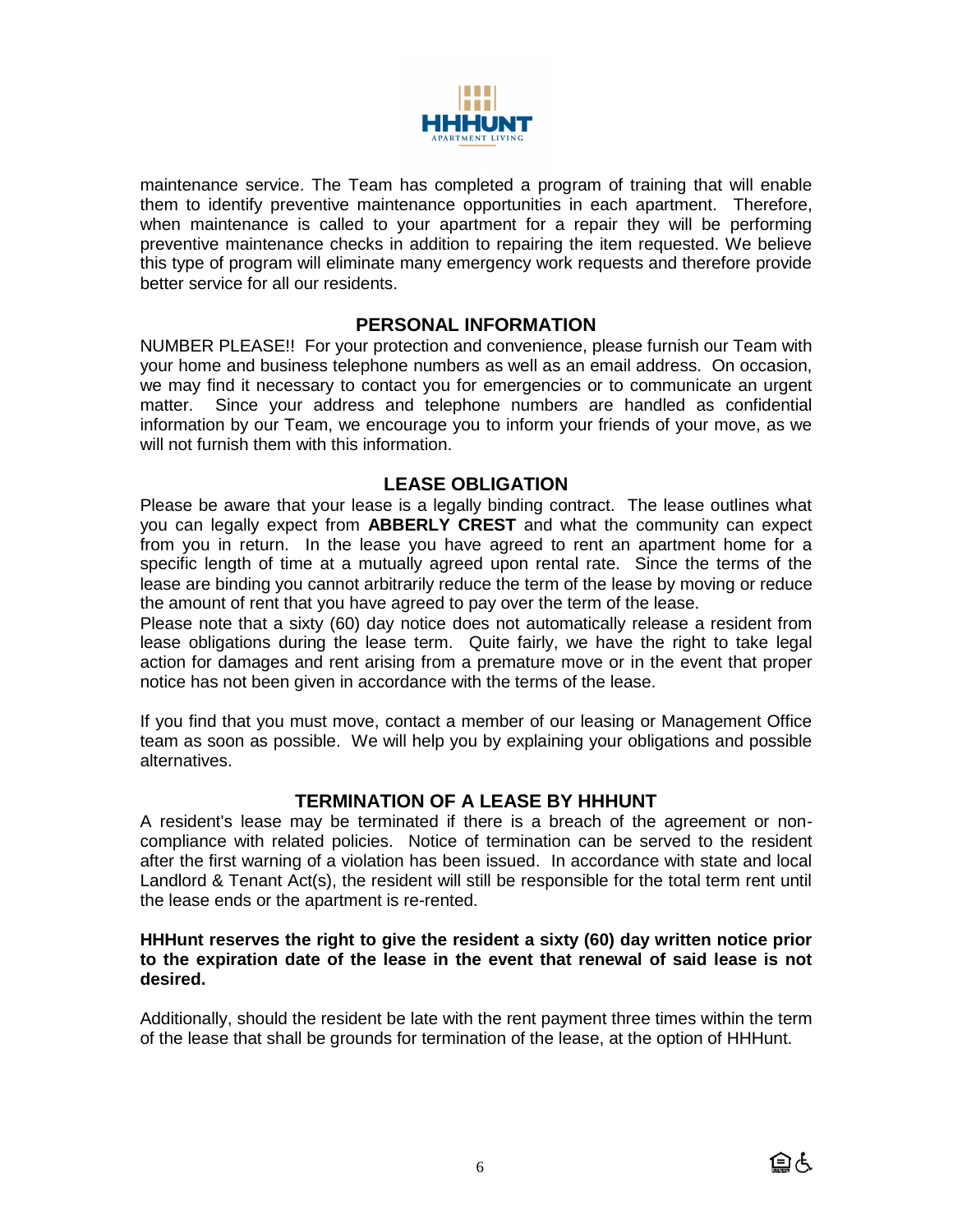

## **EARLY TERMINATION OF LEASE:**

In the event that you must leave Abberly Crest prior to the end of your lease term, we have provided two options.

Option 1. Pay rent through the end of your current lease. If a new resident takes possession of your apartment prior to the end of the lease term, the difference in rent will be refunded to you minus the concessions that were received (if any) during the lease term. You will receive a statement of charges and/or this refund within 45 days.

Option 2. You can elect to terminate or cancel your lease early and pay a fee equal to 60 days rent plus re-payment of any concessions that you received during your residency at Abberly Crest. Again, a 60- day written notice must be given in writing and payment is also required through the 60-day notice. If your apartment is re-rented by a new resident during this time, you will not be refunded a portion of the fee but you could be eligible for a prorated amount of the 60-day notice.

#### **RELEASE AND RELINQUISH**

In the even that you need to move-out prior to your lease-end date, you may opt to release and relinquish your lease rights and obligations to a new leaseholder. Before occupying the apartment, any prospective leaseholder must complete an application and qualify for apartment through our credit screening company and verification of employment and rental history. Also, before you may be released both financially and contractually from the lease, the new leaseholder must be approved and must sign the new lease. You, the original leaseholder, will be responsible for all rent until the new lease commences. Please note: until removed from the lease, the original leaseholder shall be held responsible for maintaining compliance with all terms and conditions set forth in said lease. The administration fee associated with a "Release and Relinquish" of the lease is \$500.

## **RENTAL PAYMENT**

In accordance with your lease, rent is due and payable on the first of each month. Checks should be made payable to **ABBERLY CREST** and should be hand-delivered to the Management Office in person..

You may also mail your payment to our Management Office. Postdated checks are not accepted by our Management Office. All checks will be deposited upon receipt regardless of the date indicated on the check. We encourage you to pay your rent online using our Resident Portal, which may be accessed through our website at [http://www.abberlycrestliving.com/resident-portal.htm.](http://www.abberlycrestliving.com/resident-portal.htm) You will receive a receipt within minutes and allows you more flexibility.

Residents agree to pay late charge as per the lease agreement for rent received after the close of business on the  $5<sup>th</sup>$  day of the month, REGARDLESS OF WEEKENDS, HOLIDAYS, AND/OR POSTMARK. Personal checks will not be accepted after the 5<sup>th</sup> of the month. All late rental payments must be made in the form of certified funds. No exceptions will be made.

If only a partial payment is made, the late fee will be charged accordingly. Postdated checks cannot be accepted. Management reserves the right to accept rental payment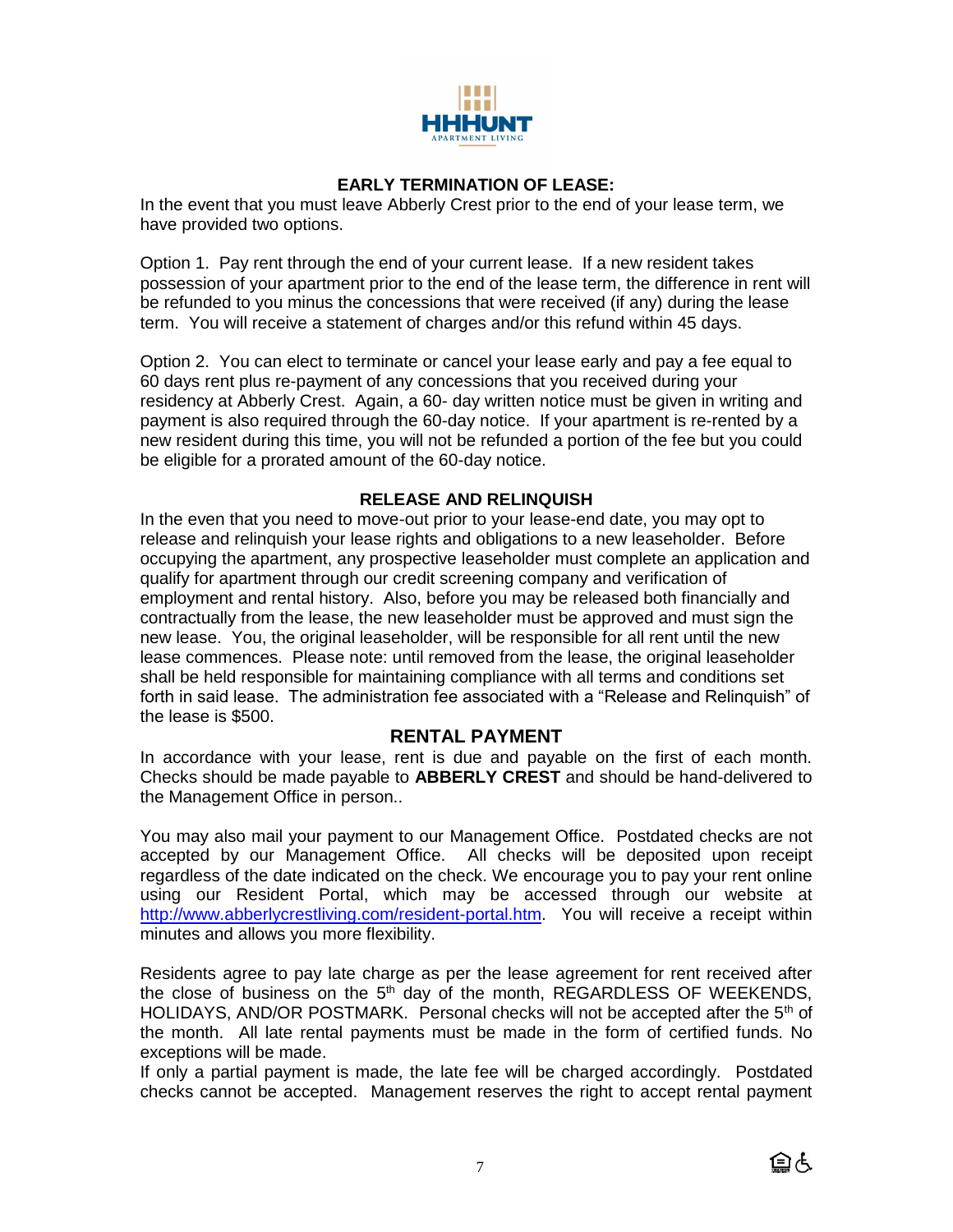

only from persons listed as responsible parties on the lease (lessees) and may refuse rental payments made by occupants.

## **To ensure the safety of our Team, cash is not accepted**

# **RETURNED CHECKS**

There will be a charge of **\$25.00**, plus a late fee, for any returned check in addition to applicable bank charges. Returned checks will not be redeposited. Please be advised that a CERTIFIED CHECK, CASHIER'S CHECK, or MONEY ORDER is required to cover returned checks and any associated fees. It is our policy to require payment of rent with certified funds in the event that two (2) checks have been returned.

# **UTILITIES**

All utilities must be transferred into an account in your name on or before the lease commencement date and maintained in your name until your move-out date or termination of your financial obligation. **A \$25.00 administrative fee may (in accordance with state and local regulations) be applied to all utility bills received by our Management Office after the beginning date of the lease or prior to termination of financial obligation.** The administrative fee will be billed on a monthly basis until the utility is transferred into your name.

In the event that a utility is disconnected, the resident will be responsible for payment of any damages resulting from the interruption of service, including but not limited to frozen pipes and loss of refrigeration. We recommend that you maintain a room temperature of at least 60 degrees in your apartment to prevent pipes from freezing.

## **RENTERS INSURANCE**

PLEASE BE ADVISED THAT THE COMMUNITY INSURANCE POLICY DOES NOT COVER DAMAGE TO YOUR PERSONAL PROPERTY WHETHER BY FIRE, WATER, VANDALISM OR ANY OTHER CAUSE. YOU ARE **REQUIRED** TO MAINTAIN RENTERS INSURANCE COVERAGE WHILE RESIDING AT THE COMMUNITY. PROOF OF THIS POLICY WILL BE REQUIRED AND UPDATED ANNUALLY. PLEASE CHECK WITH THE LEASING OFFICE FOR SPECIFIC REQUIREMENTS.

# **CONDITION REPORTS / INSPECTION FORMS**

Please complete your Condition Report (Move-in Inspection Form) and return it to the Management Office within five (5) days after the commencement of your lease. This list will be used to correct any problems at the start of your lease and to prevent an incorrect charge for damages that were present when you accepted possession of your apartment. Please note that emergency issues will be resolved immediately. **ABBERLY CREST** Service Team will address and resolve any non-emergency issues within 30 days.

In the event that the Condition Report is not received within the five (5) days after commencement of the lease, **ABBERLY CREST** assumes the apartment is in perfect condition.

# **OCCUPANCY REGULATIONS**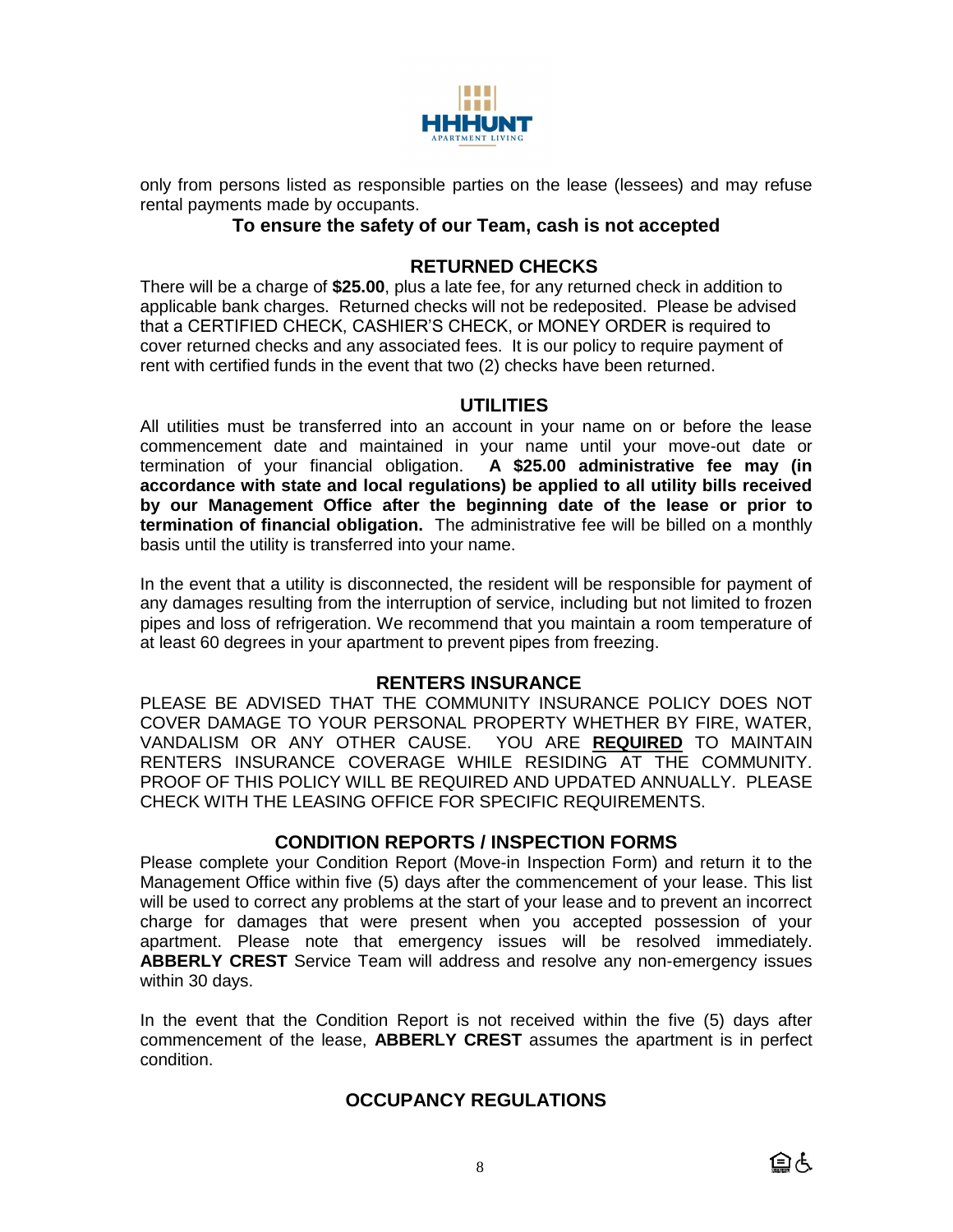

HHHunt conforms to the following policy unless state or local regulations dictate otherwise:

| 1 Bedroom:        | Maximum of two (2) persons  |
|-------------------|-----------------------------|
| 1 Bedroom w/ Den: | Maximum of two (2) persons  |
| 2 Bedroom:        | Maximum of four (4) persons |
| 2 Bedroom w/ Den: | Maximum of four (4) persons |
| 3 Bedroom:        | Maximum of six (6) persons  |

# **UNAUTHORIZED OCCUPANTS**

Only the residents listed on a lease may occupy an apartment. Any non-registered individual is considered to be an unauthorized occupant. Please be aware that no legal recourse is provided either for the residents on the lease or for the leaseholder in the event of damages or non-payment of rent by an unauthorized occupant. Therefore, for the protection of both the resident and HHHunt, legal proceedings will be initiated against violators. Management has the right to enter the apartment at any reasonable time to verify lease obligations.

## **ENTRY BY OWNER / MANAGEMENT**

HHHunt maintains the right to enter apartments at any reasonable time to inspect or maintain the apartment community. We will always give reasonable notice of the intent to enter an apartment home except in cases of emergency. Notice of entry will be provided for preventative maintenance (filter changes) via the community newsletter, notice on apartment door, or email.

Please be advised that a request for service or the return of a Condition Report provides Management with permission to enter an apartment home to complete the requested service. No further notice will be required from Owner or Management.

Please rest assured that any time the Service or Management Office Team enter your apartment, the door will be locked when they leave and documentation of their visit will be left in a conspicuous location.

#### **ENTRY TO APARTMENTS**

To protect your privacy and your property, our policy is to refuse access to your apartment to all persons not listed on the lease agreement. If you anticipate a delivery of goods to your apartment (furniture, movers, etc.) or the arrival of friends or relatives in your absence, the Management Office must have your permission, IN WRITING ONLY, to issue a key for entry. The person you are leaving the key for will be required to show photo I.D. when picking up the key. Management will not be held accountable if keys are lost or not returned.

## **RESTRICTION OF PRIVILEGES**

Outstanding charges such as non-payment of rent, late fees, damages, lockout fees and delinquent sub-metered utility bills may result in the revocation of privileges including access to amenities and services. Please also be aware that continued lease violations may also result in the revocation of privileges.

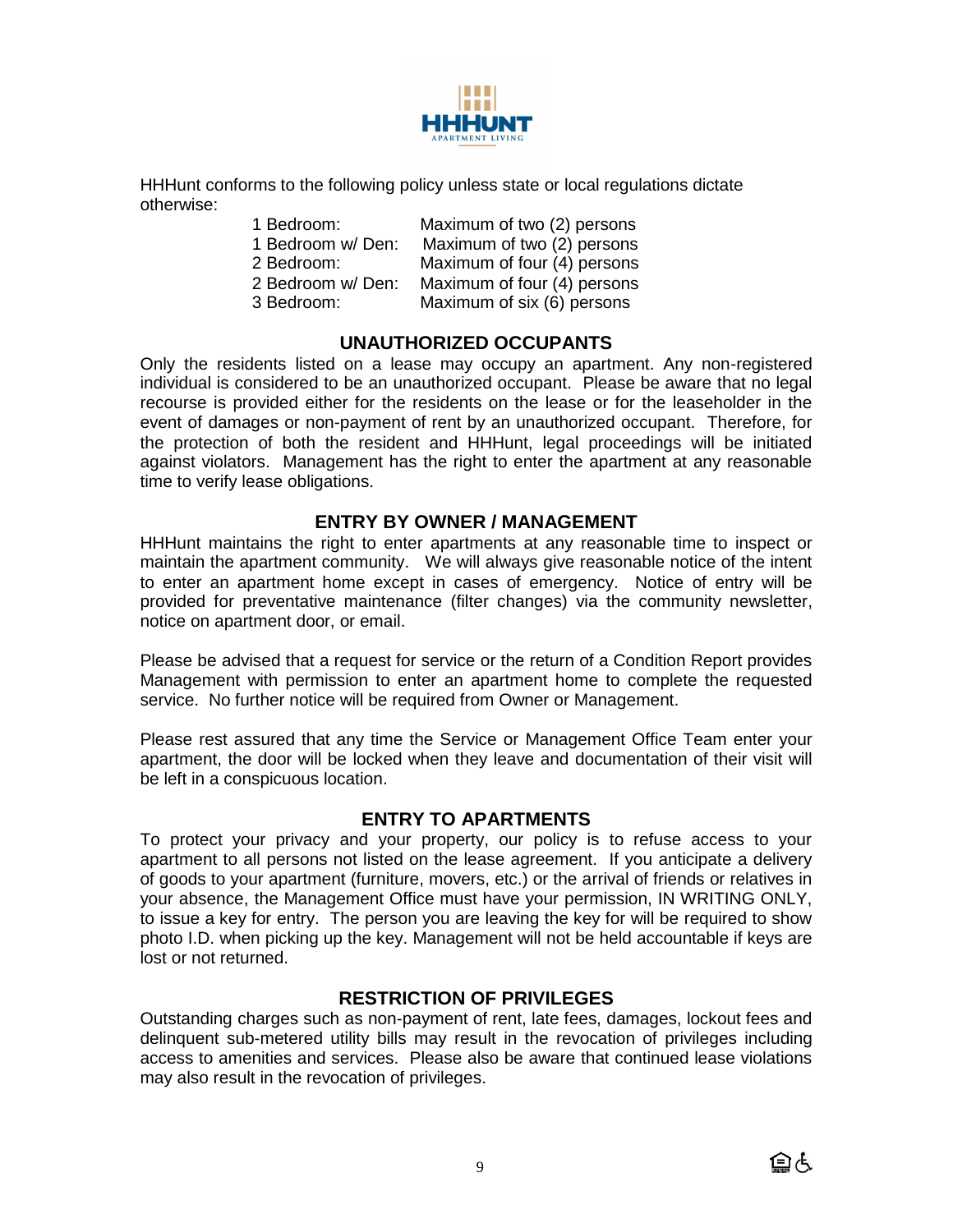

Access to amenities and services may be revoked, without notice, and such revocation will remain in effect until all monies have been paid and/or lease violations have been resolved to Management's satisfaction.

# **Animal Policy**

All animals must be registered with the Leasing Office prior to bringing the animal to the community or the apartment. This includes animals that may or may not require a deposit. Any non-registered animal will result in a \$300 illegal animal fine (per animal, per occurrence). The fine will not be applied to any registrations fees or deposits. The fine is a non-refundable fee and no portion of the fee will be returned to the resident(s) after the apartment has been vacated regardless of the condition of the apartment. All animals must be registered and approved and appropriate animal rent and deposits and/or fees will be charged when applicable. Please contact the Leasing Office for this information. Any refundable deposits paid will not be used for repairs exceeding normal wear and tear until all Residents vacate the apartment and a vacating inspection has been performed.

All Residents who have signed the Lease Contract and the Animal Addendum will be jointly and severally liable for any and all damages caused by the animal. This includes damage to another person's property or injury to another person, as well as, damage to the premises. Residents are responsible for the animal's actions at all times. The following rules were established to ensure animals do not prevent any resident from enjoying the comforts of their apartment home and community. Failure to follow these regulations may result in Management revoking the Resident's right to have an animal on the premises and/or fines.

- a. A maximum of 3 animals are allowed in the apartment. Of the 3 animals allowed, no more than 2 dogs are allowed.
- b. Only the following animals are allowed on the premises; Dogs, cats, fish, pet mice, hermit crabs, gerbils, Guinea pigs, birds, ferrets, rabbits. Animal deposits and/or fees are required for dogs and cats. Dogs and cats must be housebroken prior to bringing them to the apartment. With the exception of dogs and cats, all other animals must be caged at all times.
- c. Dangerous, harmful or poisonous animals will not be allowed.
- d. Guest animals must be registered prior to bringing them to the community. Rent, deposits and/or fees may be required. Illegal animal fines will apply.
- e. The following communities have animal weight limits; Honeywood, Foxridge and Walden Pond have a weight limit of 40 pounds (combined weight of all animals) that may live on upper levels and 60 pounds (combined weight of all animals) on the ground level. Due to the weight limits, animal registration will include veterinary verification of each animal's weight. Management reserves the right to verify the information provided. Residents are required to bring dogs to the Leasing Center so that we may take a photo for your resident file.
- f. All other HHHunt communities do not have a weight limit, however, animals weighing over 100 pounds may be required to live on the ground level. A picture of all dogs and cats are required for the resident file.

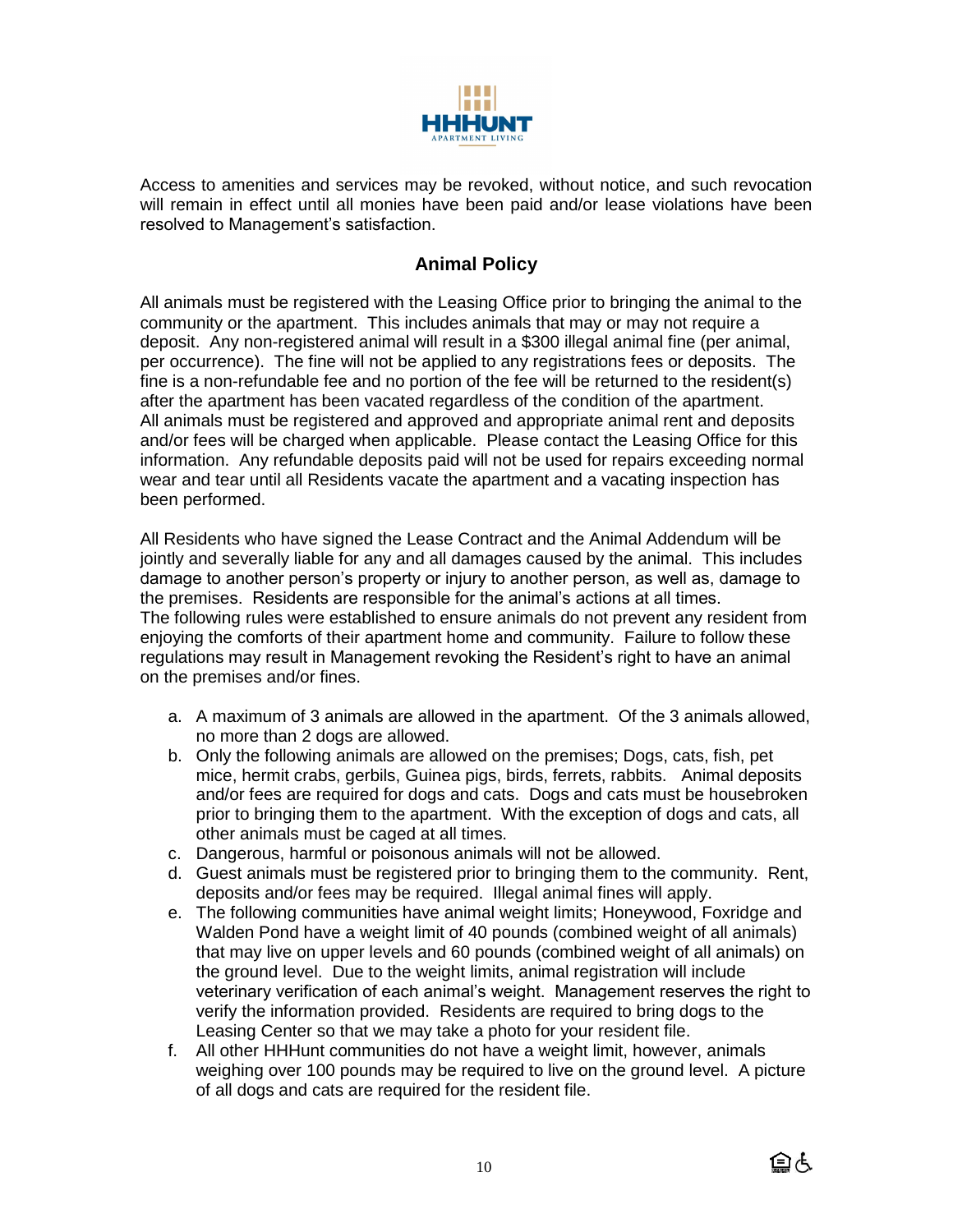

- g. Animals may not be left in the apartment unattended for a period of time that is considered inhumane to the animal. Animals are not to be left on the patio, balcony, or in common areas of the building unattended.
- h. Dogs are only allowed to defecate or urinate in areas away from the apartment premises. THE RESIDENT IS RESPONSIBLE FOR CLEANING UP ANIMAL WASTE. FAILURE TO DO SO WILL RESULT IN A \$75 PENALTY. This will be charged to the resident's account and will be required to be paid in 30 days.
- i. Any damage to shrubbery or landscaped areas will be the sole responsibility of the resident.
- j. DOGS MUST BE KEPT ON A LEASH AT ALL TIMES, with the exception of fenced in Bark Parks.
- k. Cats must be spayed or neutered. Outdoor cats are prohibited. Cat urine is extremely difficult to remove from carpets, walls and other porous materials inside the premises. All cats must utilize a litter box, preferably with a "hood" to protect the walls and baseboards from the damage associated with cat urine.
- l. If, in the opinion of management (based on reasonable complaints), the animal becomes a nuisance or exhibits aggressive behavior, the animal must be removed immediately upon receipt of written request or legal action will be initiated.
- m. Management reserves the right to restrict fish tanks to a maximum weight of 20 gallons on upper levels and no more than 50 gallons on the ground level. If approved by management, residents with fish tanks exceeding 50 gallons must list HHHunt as additionally insured on their renter's insurance policy. A deposit may be required for fish tanks over 50 gallons.
- n. No animals other than service animals will be allowed into the following areas; swimming pool areas (due to health codes, no animal is allowed to swim in the pool), laundry rooms, clubrooms, recreational facilities, or other common indoor areas.
- o. It is the resident's responsibility to secure pets in the apartment home during apartment home service. This will allow our Service Technicians to promptly and efficiently provide necessary service in your apartment home. This is also for your animal's safety. Residents may be charged for additional service time and/or damage resulting from delay of service due to unsecured animal(s).
- p. Management may add additional rules at any time and agrees to notify Resident(s) in writing. Additional rules at specific HHHunt communities may apply and will be listed in a separate addendum and/or lease contract.

# **LANDSCAPED AREAS**

We appreciate your efforts in helping us maintain our community as a source of pride for you and your guests. Please refrain from walking or riding bicycles, scooters or skateboards through landscape beds or lawn areas, walk pets away from landscaped areas to protect the materials and report any bicycles or equipment that you noticed being stored or parked on the lawns.

Any damages resulting from a failure to abide by this policy will be charged accordingly. Please be aware that a specific day for weekly landscape maintenance (mowing) cannot be guaranteed.

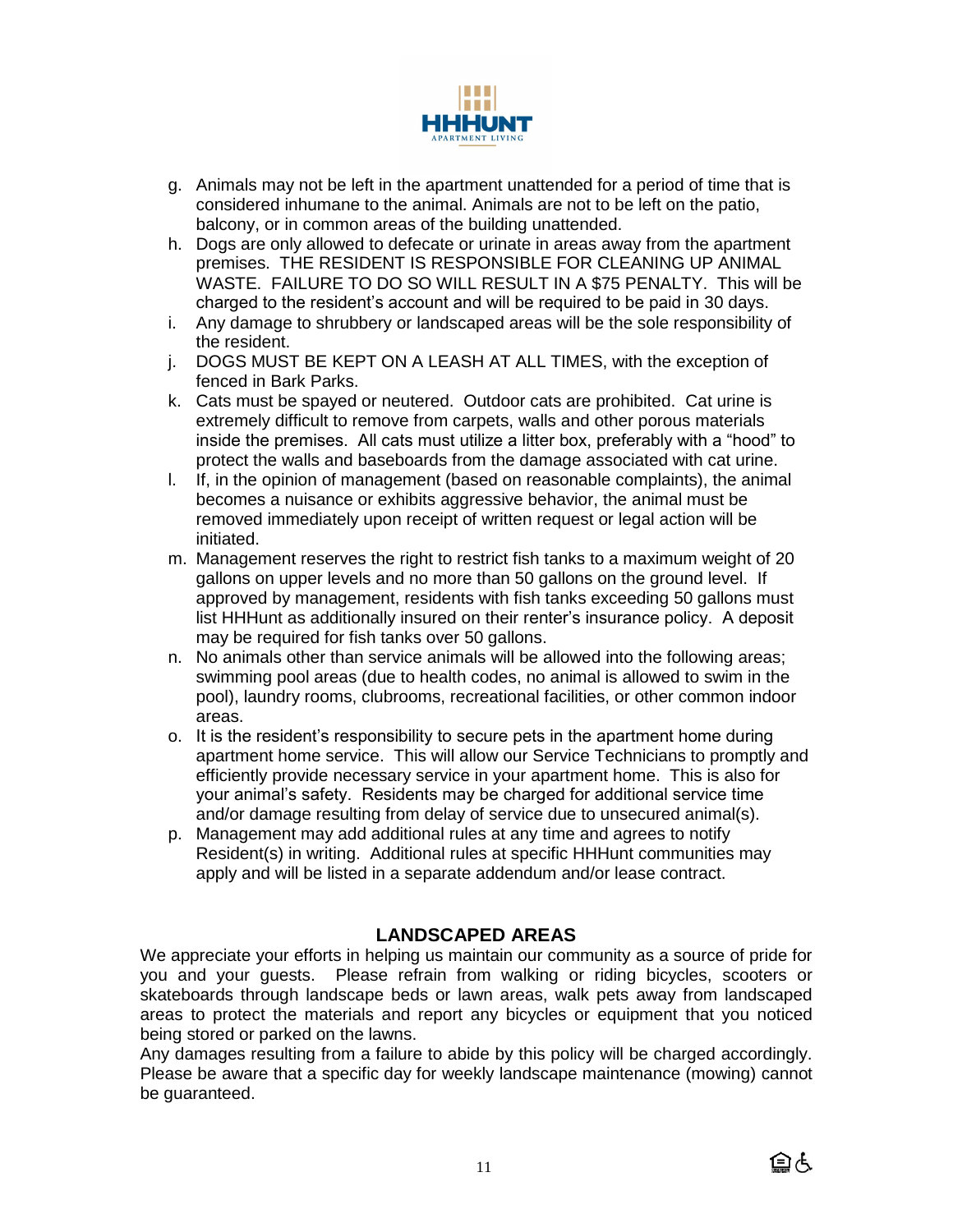

# **PARKING**

Please be advised that parking is on a first-come, first-served basis and cannot be individually assigned to a specific resident.

- 1. To assure adequate parking for residents' vehicles, boats and trailers may only be parked in designated areas, if available.
- 2. Out of respect for your neighbors, if you have two vehicles park one of them in a lesser-used section of the lot and ask guests to use auxiliary parking lots.
- 3. Please do not park in front of trash compactors or dumpsters, in front of garages (unless rented by you), on the grass, in fire lanes or any other area that is posted as a no parking area. **Improperly parked vehicles will be towed at the vehicle owner's expense/responsibility.**
- 4. Please park regularly used motorcycles two to a space whenever possible. Due to fire regulations, motorcycles and motorbikes cannot be parked in storage areas or on balconies, patios, decks or in the common hallway area. When not in daily use please park in an auxiliary parking lot. Always use a pavement protector for kickstands (such as a coaster). Any damages caused by kickstands to the pavement will result in a repair fee.
- 5. It is important that all of your vehicles be registered with the Management Office to avoid problems with notification in the case of accidents or theft. In the unlikely event of a motor accident or vandalism, please call the local Police Department (see Neighborhood Information section for emergency and non-emergency phone numbers).
- 6. In order to help maintain a beautiful environment, no vehicle repairs or maintenance will be permitted in the community. Car washing and detailing may be done in designated areas.
- 7. Please report any loitering observed in the parking lots to the Police and subsequently to the Management Office. Your observance protects you and your neighbors.
- 8. Please report any abandoned and unused vehicles or vehicles with expired tags seen in the community. **These vehicles will be given ten(10) days notice and then towed at the vehicle owner's expense/responsibility**.
- 9. Abandoned, unused, or non-operable vehicles cannot be parked on the premises at any time.

We ask that all residents, visitors and guests observe these rules so that there will be adequate, convenient parking for everyone.

# **REFUSE AND TRASH**

HHHunt provide refuse and trash containers for the residents of each community. The container will either be a dumpster located in close proximity to each building or a central compactor positioned in a convenient location within the community.

Please note the following guidelines for appropriate disposal of all refuse and trash.

- All large boxes should be broken down and cut up before being thrown away or deposited into the provided cardboard recycling center.
- In the event that the trash container is full, please use another available

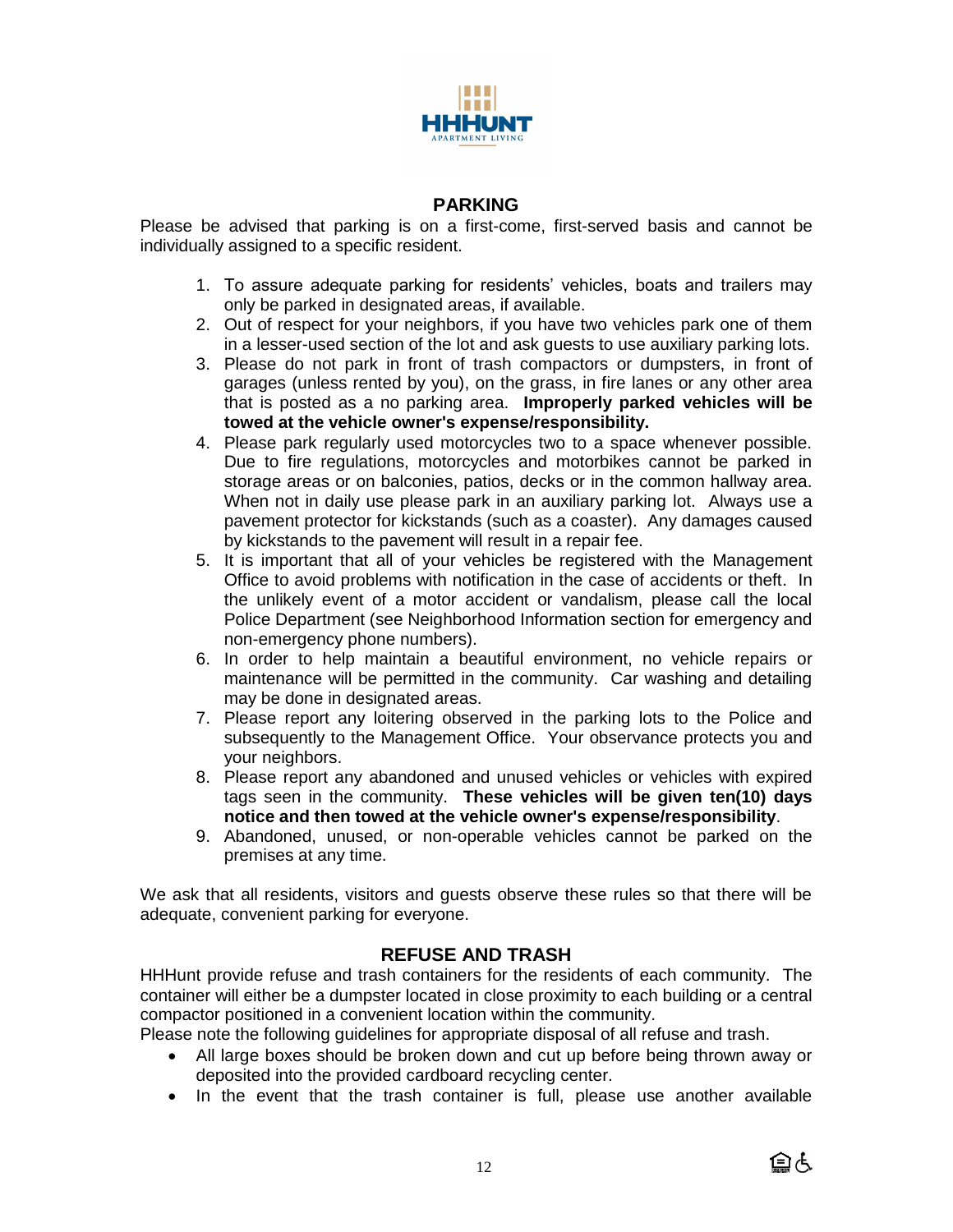

dumpster (if applicable) or deposit the trash within the compactor enclosure and contact the Management Office.

- The garbage disposal in your kitchen is to be used for food waste **only**. If you have any questions regarding its use, please call the Management Office or refer to the policy titled How to Care for your Apartment within this Handbook.
- Resident trash left on landings, the entry halls or breezeways, under stairs, placed in common area trash receptacles (laundry rooms, pool area, picnic areas, etc…) or otherwise improperly disposed of will result in a fine of **\$25.00** per bag to the resident.
- Unwanted household furniture SHOULD NOT be placed into the provided compactor/dumpster, within the enclosure or on the surrounding pad. Any furniture larger than two (2) square feet should be taken to a waste center or may be picked up by Salvation Army, Goodwill or Am Vets.
- Any packing materials such as bubble wrap, paper or packing "peanuts" should be put into a garbage bag prior to disposal in a trash container.

# **RECYCLING**

Many of our communities are pleased to offer our residents the option of recycling. The recycling area is located adjacent to the compactor and features an 8-yard dumpster dedicated to cardboard recycling. Just break down your boxes and toss them in!

Where available, we have placed collection bins adjacent to the compactor for plastic, glass, aluminum, newspapers and other recyclables.

## **GRILLS**

For your convenience **ABBERLY CREST** provides grilling options on a first come, first served basis to all our residents. **Due to St. Mary's Fire Code, grills, whether charcoal, electric or gas, are prohibited to be used or stored on the patios or balconies within our community.** Grills may not be used within fifteen (15) feet of any multi-family housing dwelling or any flammable landscape materials.

## **VISITORS AND GUESTS**

Residents are responsible for all actions of their occupants, visitors, and guests and should review pertinent policies and regulations with their visitors and guests. Please have guests park in a lesser-used section of the parking lot or use auxiliary parking lots.

## **SUPERVISION**

Please help us ensure the comfort and enjoyment of the community for all residents. Do not allow members of your household to play or loiter near construction sites, in or around dumpsters, parking lots, or other hazardous areas. Members of your household should not play in hallways, entryways, roadways, stairs and common areas. Be especially careful concerning locations for the use of sleds, skateboards, roller skates/blades, bicycles, etc. Please review what to do in the event of a fire and the proper ways to utilize appliances.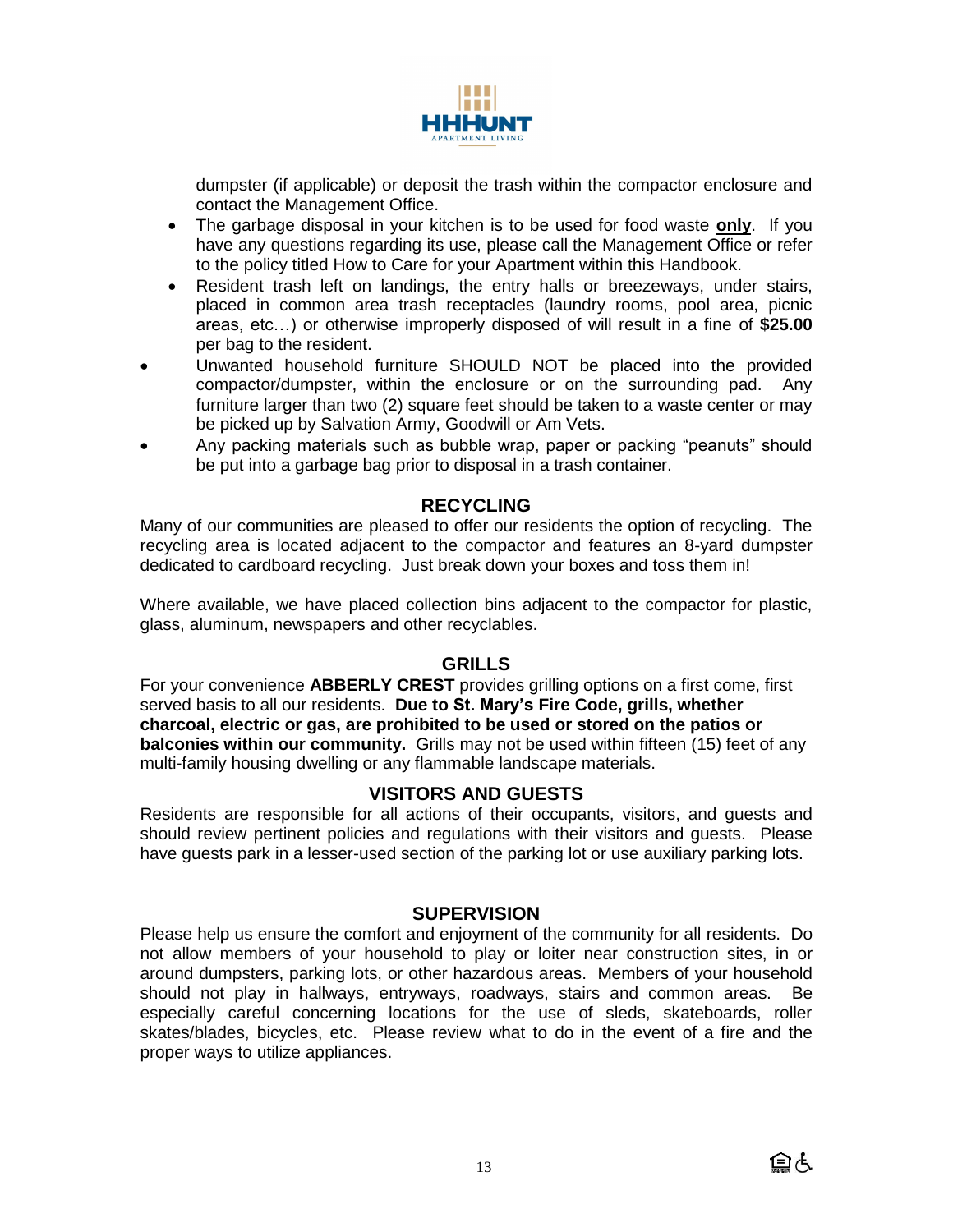

# **LOCK OUTS**

The staff of **ABBERLY CREST** WILL NOT be available after office hours if you are locked out of your apartment. We cannot allow our staff members to provide this service as it is a potential liability and could be dangerous for our employees.

# **ENTRY HALL/BREEZEWAYS**

According to fire regulations entry halls and/or breezeways must be clear at all times to provide a safe passage for all residents and guests. Please be aware that it is a fire hazard to store any items, including bicycles, in the entry halls, breezeways, stairwells or common areas of the buildings unless specifically agreed to by Management.

Plants, small patio furniture and doormats are allowed near your front door but must not block access to the stairwells or any apartment homes. If an item is being stored in the breezeway, stairwell or common area Management will remove it without prior notice and a **\$25.00** charge will be assessed to the resident.

# **BICYCLES**

Residents may own and enjoy bicycles within the community however you may not:

- store bicycles in the hallways or breezeways
- store or park bicycles on the lawn or any landscape area

# **SATELLITES**

Satellite dishes are permitted at HHHunt communities that offer apartment homes with a balcony or patio. The installation of a satellite dish is permitted only with Management approval and will operate in apartments with a patio or balcony facing southwest, to capture the satellite signal. The following restrictions also apply:

- The permitted size of the dish cannot exceed 1 meter in diameter.
- Satellite dishes must be installed **within the balcony or patio area** of the apartment.
- The installation of the dish **can not** include the drilling of any holes or precarious placement such as on a pole or device that extends the dish beyond the balcony rail.
- Satellite dishes may not be installed or placed on any common area of the building or grounds, including outside walls, outside windowsill, roof, landscaping or any common area balconies or stairways.
- Residents installing a satellite dish **must provide proof of liability insurance** specifically relating to the satellite dish. The policy must be in effect through the entire term of the lease agreement and any renewal agreements.

## **SIGNS / NOTICES**

Residents may not place any signs or other advertising material on or in windows, hallways, doors, mailboxes, or outside the building unless posted on a bulletin board provided by Management. These boards may be provided in laundry areas and/or mail kiosks.

Management reserves the right to remove any notices that are time sensitive (and the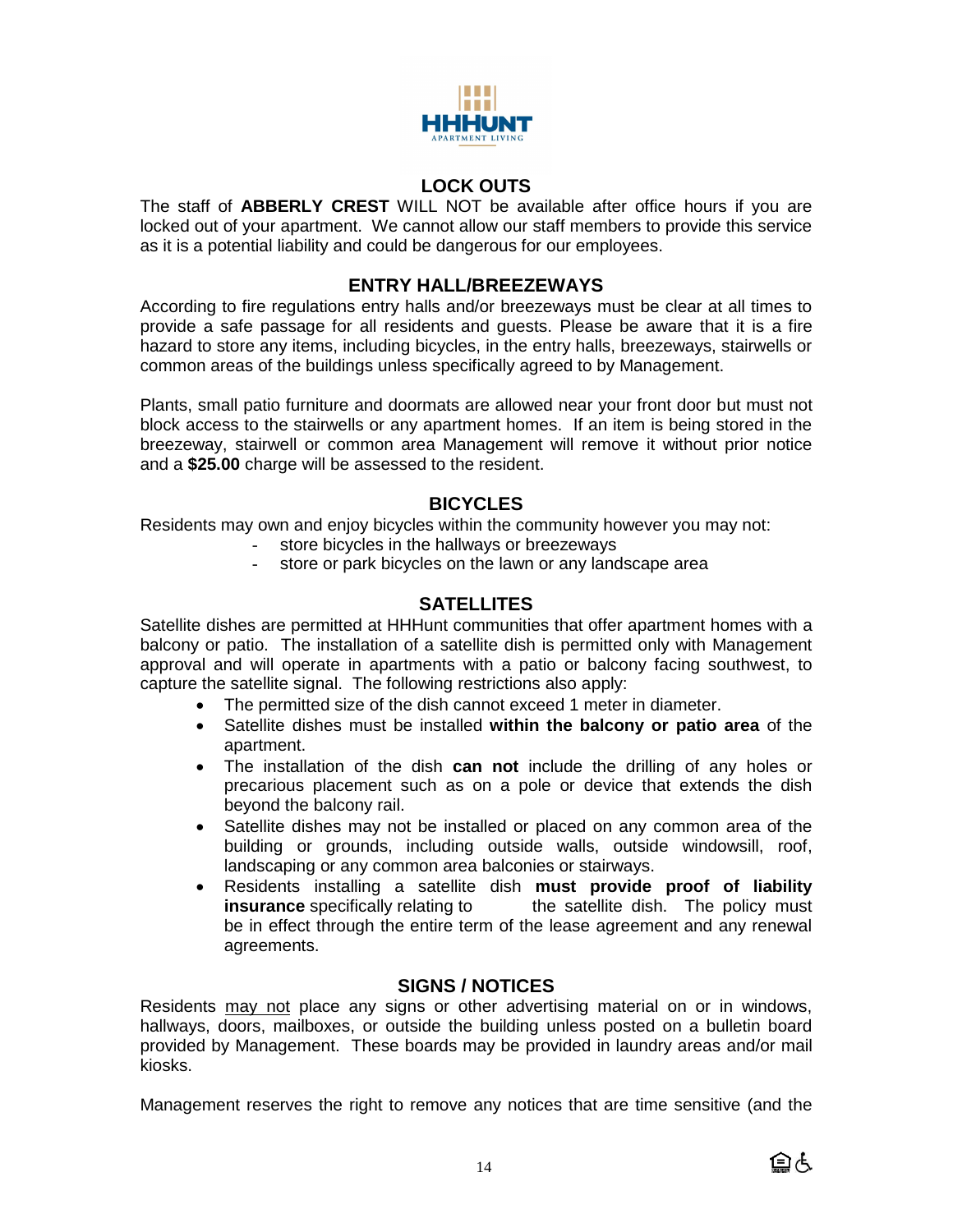

time frame has elapsed), those that may be considered offensive to other residents or for any other reason.

Newsletters, notices and memos to the residents from the Management Office may be posted on apartment door(s), in the entry hall or breezeway or at the entry to the buildings. These notices will be removed in a timely manner to maintain a neat appearance throughout the community.

# **NOISE (COMPLAINTS)**

Apartment living requires consideration for others, especially where noise is concerned. Since most noise problems are not due to residents being intentionally inconsiderate, but due to a lack of awareness of the problem, we suggest that personal contact with the noisy resident will solve most situations.

In the event that you do not feel comfortable discussing the noise issue with a neighbor, please feel free to contact the Management Office and a Team Member will address the issue on your behalf.

As a last resort and/or if it is after Management Office hours you may contact the local Police Department for corrective action. Should you contact the police department, we request that you also alert the Management Office on the following workday, giving the apartment number of the offending resident and the circumstances surrounding the complaint.

**Continued complaints, with Management's verification of the issue, may result in further action against the resident including termination of the lease agreement.**

## **PIANO / MUSICAL INSTRUMENTS / HOME THEATER SYSTEMS**

Pianos, musical Instruments and/or home theater systems are allowed with the consent of Management. HHHunt reserves the right to direct placement of the piano, musical instruments, subwoofers/speakers to reduce the possibility that use of those items will disturb your neighbors. In the event that continued noise complaints result from the use of a piano, any other musical instrument, or home theater system Management may request that it be removed from the property.

## **PARTIES**

A party should not be an unpleasant experience for you, your neighbors or Management. Please plan carefully when inviting guests and do not issue open invitations. Be reminded that you are RESPONSIBLE FOR ACTIONS AND DAMAGES OF GUESTS, INVITED OR UNINVITED WHILE THEY ARE ON HHHUNT PROPERTY.

For social functions at your apartment, please try to follow these simple rules:

- 1. Keep balcony doors and windows shut. If it is a warm night, please turn the air conditioner "ON" its lowest setting.
- 2. Please maintain guests inside the confines of your apartment with the entrance door closed. AND PLEASE...advise your guests not to linger in

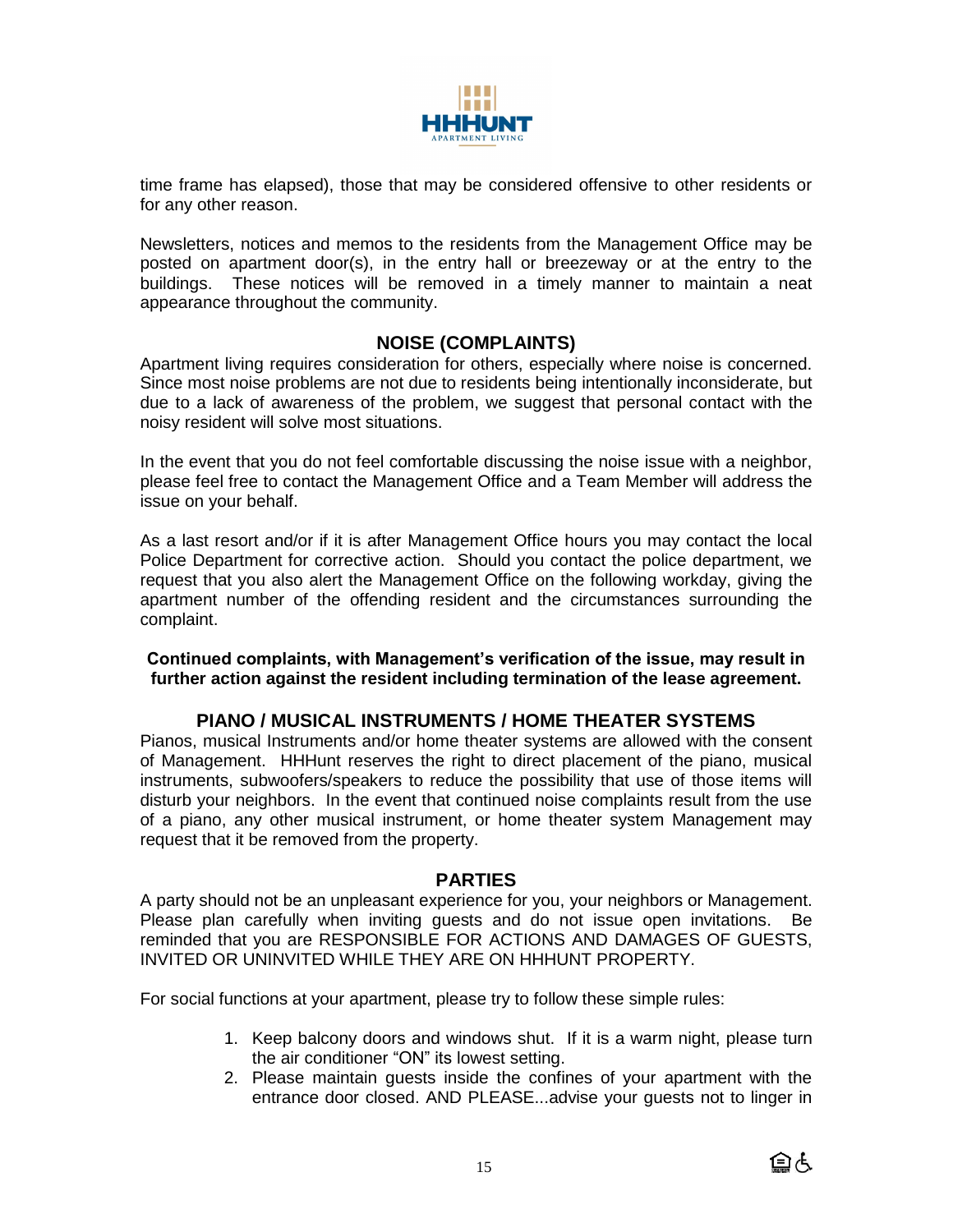

the hallways, stairs, entranceway or parking lots.

- 3. Alcoholic beverages and cups or cans must be kept inside your apartment.
- 4. Restrict attendance to friends (less than 15), not admitting people whom you do not know, or cannot control. Please do not extend "blanket" invitations. These unexpected guests usually have a total disregard for you or your continued residency, yet you are held responsible for their behavior.
- 5. When parking, please do not allow guests to block entrances to building areas or park on the grass. Guests should park in secondary parking away from buildings.
- 6. If you have a function and feel you no longer have control of your guests, please contact the Police Department for assistance.

# **MOLD AND MILDEW**

To maintain the apartment and to protect the health of residents, other occupants and guests, all residents must follow the guidelines below:

- Maintain appropriate climate control to reduce humidity levels by running the HVAC system at all times. Maintain temperature at or below 75° F.
- Clean and dust the apartment on a regular basis and remove visible moisture accumulation or condensation on windows, walls, and other surfaces as soon as it becomes apparent. Do not overfill closets and storage areas. See section titled Condensation for tips and answers about condensation.
- Avoid blocking or covering any of the heating, ventilation or air-conditioning ducts in the apartment. Keep furniture at least two (2) feet away from air intake vent and move away from walls and corners.
- Use fans to circulate air, including using bathroom and kitchen exhaust fans to vent excess moisture.
- Immediately report any of the following to the Management Office:

a. Evidence of water leaks or excessive moisture or standing water inside the apartment or in any common areas.

b. The presence of mold, mildew, or similar growth in the apartment, which cannot be removed by applying a common household cleaner, or any mold/mildew growth that re-appears.

c. Malfunction of any part of the heating, ventilation, air conditioning, plumbing, or laundry systems in the apartment.

d. Any inoperable doors or windows in the apartment.

Upon notifying the Management Office of the issue, you must fully cooperate with service and management team members by allowing them access to repair leaks, and properly remediate any affected area.

Please be aware that you will be solely responsible for damages caused to the apartment, to all personal property present and any injuries or adverse medical condition suffered resulting from a failure to comply with the guidelines outlined above.

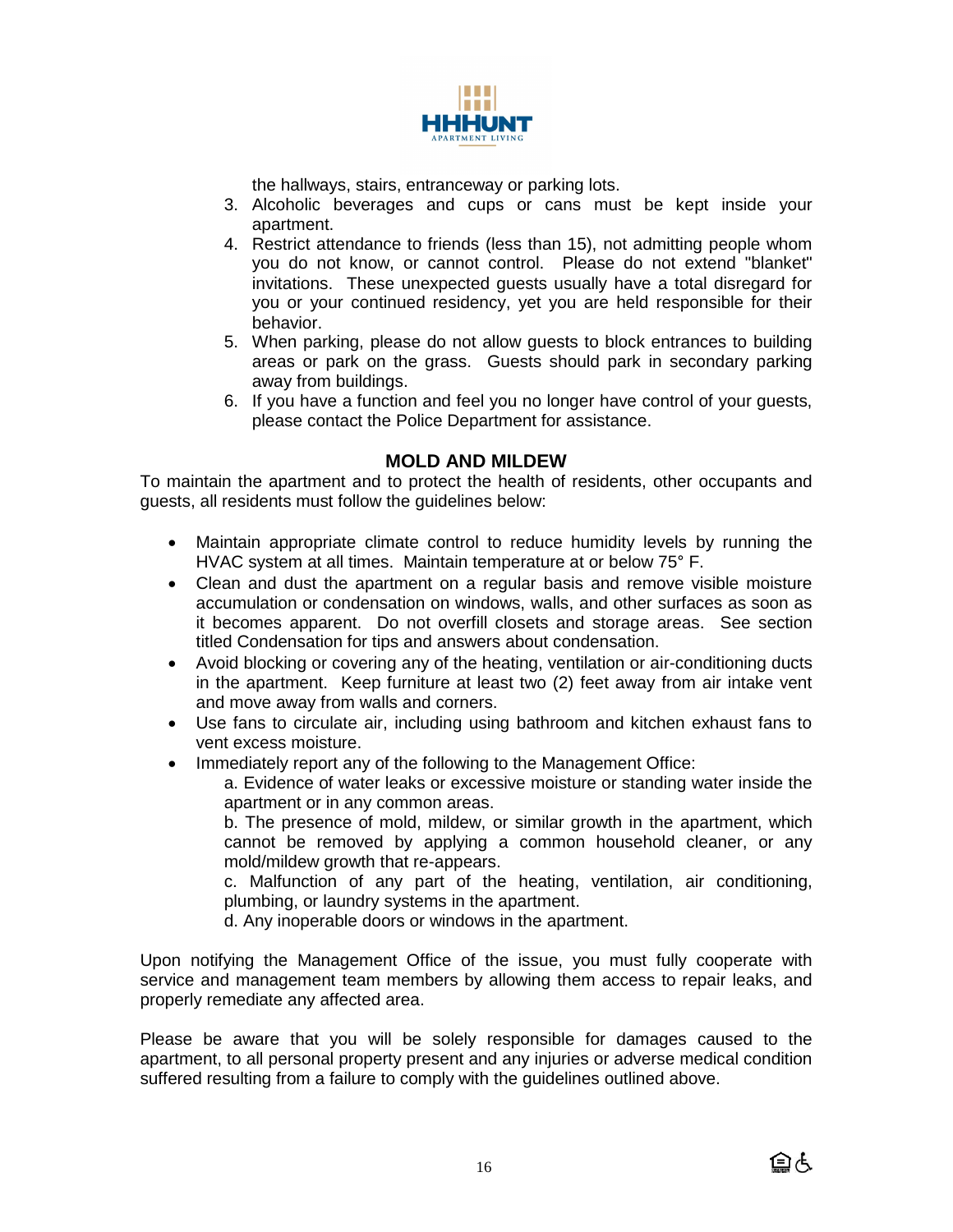

# **CONDENSATION**

#### **What is this water on my windows?**

Water or frost on windows is condensation. Condensation is formed when warm moist air comes in contact with cooler dry air just as a bathroom mirror will "steam up" after a hot shower. The inside or outside of your window can sweat or fog because of temperature differentials.

#### **Are my windows to blame?**

Faulty windows do not cause condensation. Glass is usually the place you first notice condensation because glass surfaces have the lowest temperature of any of the interior surfaces in the house.

#### **Then what's the cause?**

The moisture in the air causes condensation. The reason you may observe more condensation in your home is because of modern energy efficient homebuilding techniques and products.

The insulation and construction materials used today are designed to keep cold air outside. This is especially true of new windows. While energy efficient designs and weather stripping keep cold air outside, they also keep warm moist air inside. Older window designs were less efficient, and consequently allowed moisture to escape.

If you didn't have as much condensation before replacing your old windows, it's probably because they were drafty. Good windows and insulation all create barriers to the air exchange of a home. When combined with the additional water vapor (moisture) from showers, cooking, or from clothes dryers not vented to the outside, the result is excess moisture and a high relative indoor humidity level.

#### **How can condensation be reduced?**

The key lies in controlling the humidity inside your home. First, let's understand where the moisture comes from. During the hot humid summer, your house

absorbs moisture. The same principle applies to a newly constructed or remodeled home, due to the abundance of moisture from the building materials used in construction.

During the beginning of the winter when you start to heat your home, condensation occurs. After a few weeks, your home will begin to dry out and you'll see less condensation. Opening a window briefly is a quick temporary solution. The dryer cold air will enter the room while the moist air is allowed to escape.

Other steps to take include:

- Cracking open a window or door daily to air out your house.
- Opening a window or running exhaust fans longer in the kitchen, bathroom and laundry room.
- Opening drapes and blinds, allowing air to circulate against windows.
- Turning off any humidifying devices in your home.
- Installing and using a dehumidifier.

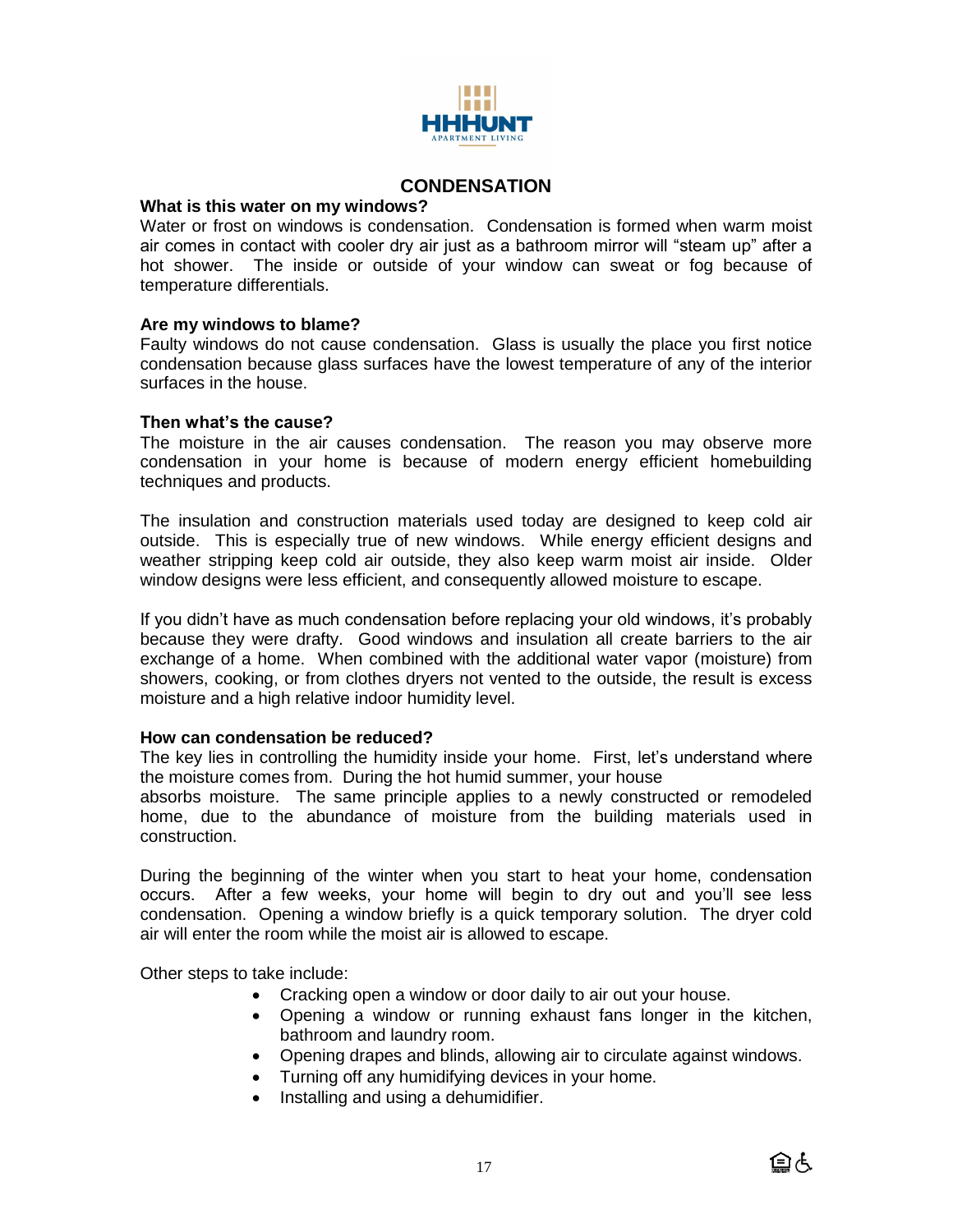

If you live in a northern climate, the above as well as the following points may be relevant.

- Adding storm windows or replacing existing single-pane windows with insulated windows.
- Keeping plants in a sunroom, or in rooms that are infrequently used during extreme cold weather.
- Adding waterproofing protection to basement floors and walls.
- Removing radiator pans until sweating has been eliminated.
- Making sure that open-faced gas heaters are connected to a chimney and using them as little as possible.

#### **When should I be concerned?**

Window condensation should only occur during extreme temperature differences and should be of a fairly small amount. During the winter months, condensation will be seen on the inside of the window. Condensation will present itself on the outside of the window during the summer months.

If you find condensation between the two layers of glass in an insulated window, the airtight seal has probably been broken and the glass will need to be replaced.

If there is too much moisture inside the home, you will find evidence during both the cold and warm seasons. Moisture spots on the ceiling or walls, peeling paint, rotting wood or delaminating plywood, moisture on exterior walls, fungus, mold or mildew growth are signs of a more serious moisture problem. Should you experience these symptoms, an expert heating & cooling contractor should be contacted in order to solve your problem.

## **WATER BEDS**

Water beds are allowed on first floor apartments only. When installing a waterbed, please consider they have the potential for serious damage and inconvenience to your neighbors. We require each resident to carry the proper insurance coverage and notify the Management Office of your installation in case there is an accident.

## **BALCONY OR PATIO**

Private balconies or patios are provided so that you may enjoy indoor-outdoor living. In consideration of your neighbors, please do not dump ashtrays, empty vacuum cleaners, or shake mops or rugs from your balcony or patio. Planters should have a water reservoir beneath or a solid bottom pot so that water does not leak downstairs or stain the flooring of the patio/balcony. All accessories should be storm weighted. CLOTHESLINES ARE NOT PERMITTED ON THE BALCONY OR PATIO, NOR MAY CLOTHING, TOWELS, FLAGS OR OTHER ARTICLES BE HUNG FROM OR PLACED ON BALCONY RAILS, WINDOW SILLS, SIDING OR EAVES.

In consideration of your neighbors, we ask that wind chimes not be placed on the balcony or patio. Furthermore, we ask that items such as motorcycles, boats, signs, doghouses, cat litter boxes, etc., not be kept on your balcony or patio.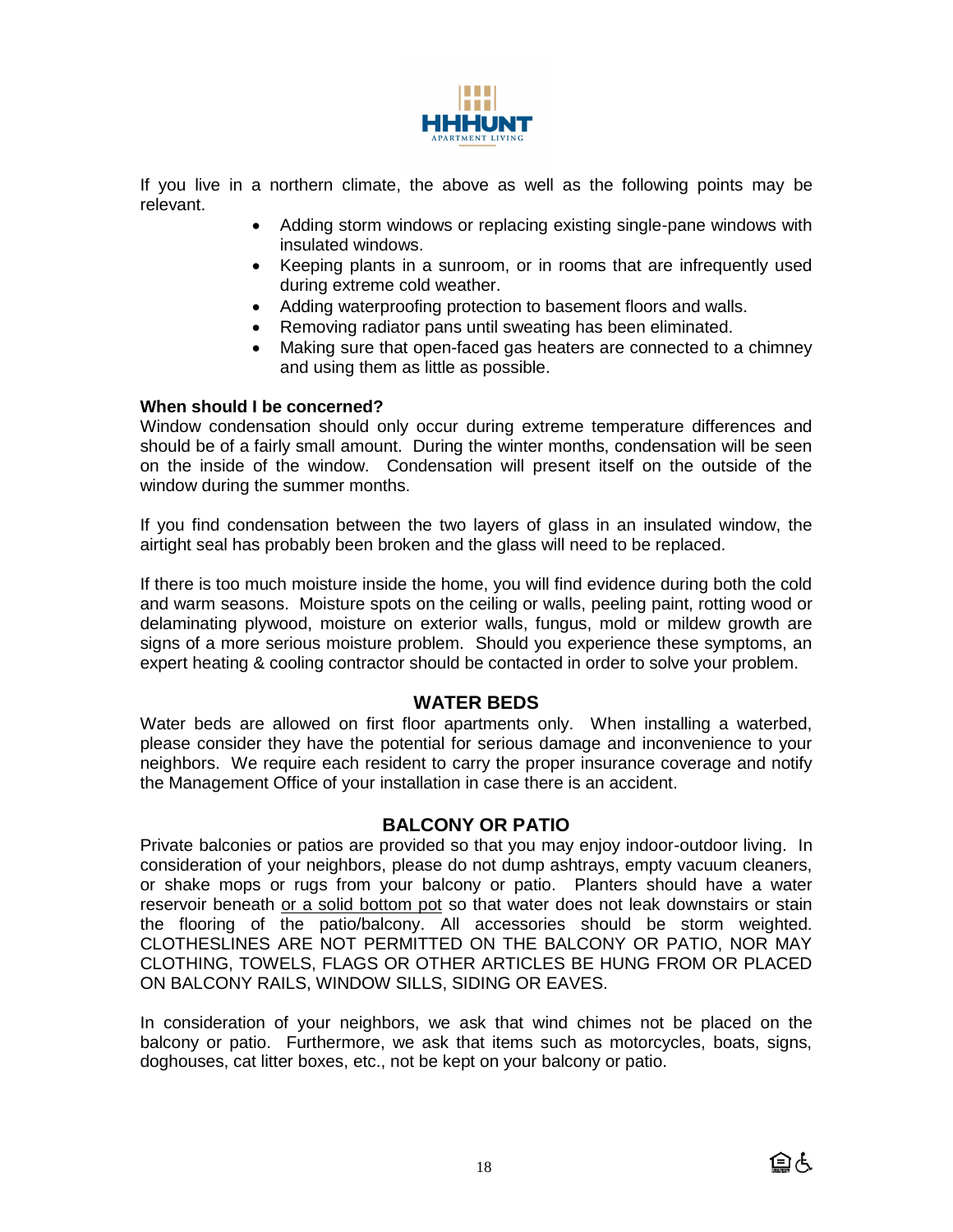

These areas should be maintained in a neat and orderly manner at all times. No upholstered furniture is allowed on balconies or patios. Flammable items such as gas, kerosene, lighter fluid, or with dead plant material, etc. should not be stored on your balcony or patio. . **No grills of any type are to be used or stored on the patio/balcony**. Tiki torches are also prohibited. Seasonal lighting is allowed. You are permitted to decorate your balcony using decorative lights, please ensure the lights are not hung from the siding or ceiling. You may wrap the lighting around the bannister. HHHunt reserves the right to ask residents to remove the lighting if inappropriate.

NOTICE: Your balcony was designed according to safe building construction practices and in accordance with existing building codes providing for 40 pounds per square foot loading. You should be aware this provides a structure for no more than 10 persons of average weight and sundry furniture for a maximum of no more than 2500 pounds (TOTAL).

## **NEWSLETTER**

Our community publication is distributed each month via e-mail and posted on our website at www.AbberlyCrestLiving.com and includes community news, emergency maintenance, policy changes, extermination schedule, notice of filter changes, special announcements, social events, etc. We ask for residents to read and prepare accordingly.

## **BIRD FEEDERS**

Although bird feeders give us the opportunity to view nature up close, birds have the potential to cause great damage to our buildings. Because of this potential damage, bird feeders are prohibited from being placed on, attached to or hung on any building or tree within HHHunt communities.

## **PONDS & LAGOONS**

Many of our beautiful communities contain ponds or lagoons. No swimming, wading, fishing, or boating is allowed. Skating on ponds or lagoons is also prohibited.

# **FITNESS CENTER**

We are pleased to offer our residents a fully equipped fitness center that is accessible **ABBERLY CREST**. The facility offers a variety of equipment for all types of workouts and features cable television and radio access.

The fitness center is accessible by utilizing a key provided by Management or an amenity access card issued to you at move-in. **The key or access card is not to be given to guests or anyone under the age of 16 years or to persons who do not reside at the community. If the fob is lost, we will charge a \$50.00 replacement fee.**

For your safety, please review the following items before using the fitness facility:

- 1. Check with a physician before using the equipment
- 2. **Guests and persons under the age of 16 MUST be accompanied by a lease holding adult**
- 3. Use the equipment at your own risk
- 4. Guests must be accompanied by a resident of the community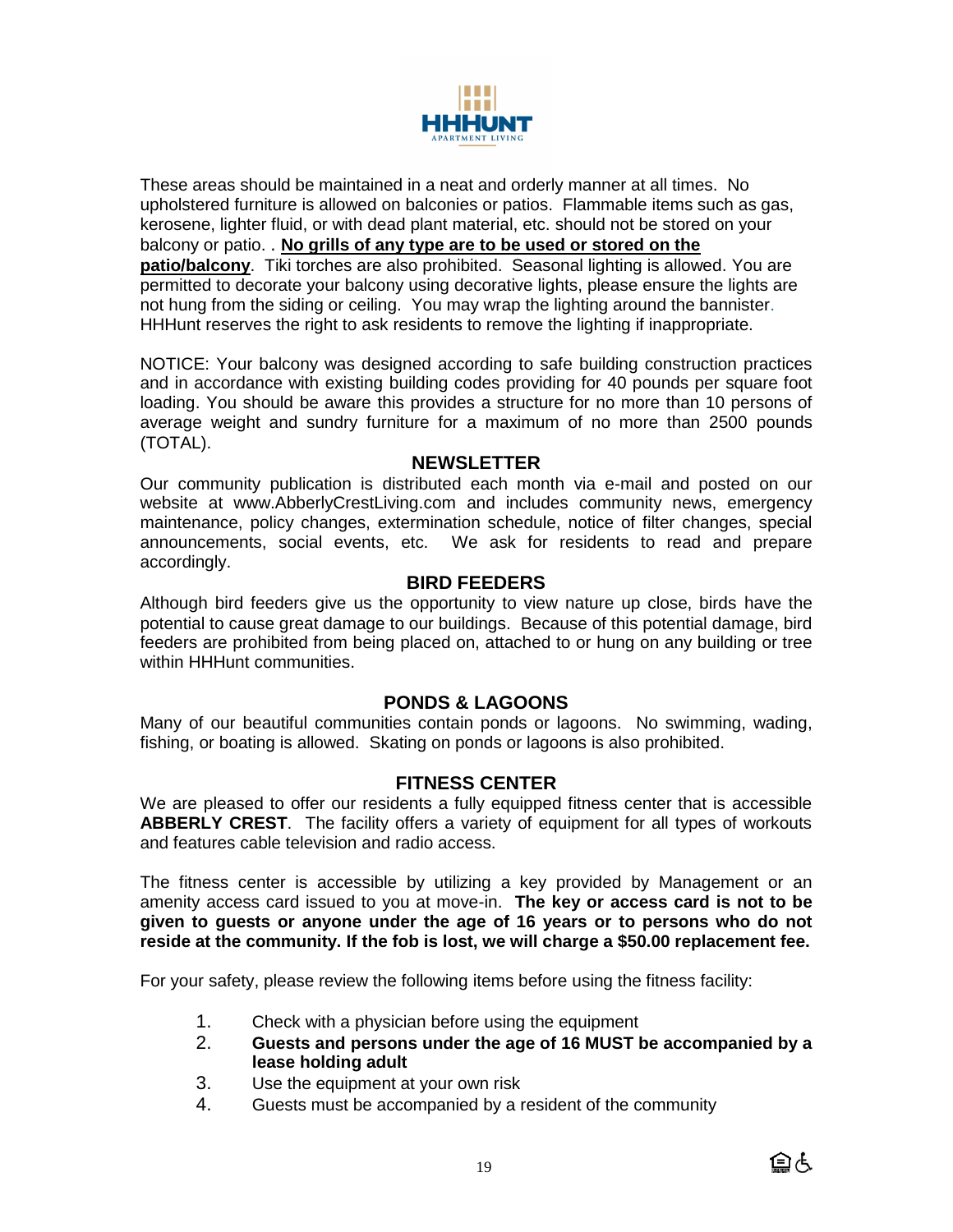

- 5. Report any problems to the Management Office
- 6. Please keep the facilities clean
- 7. HHHunt is not responsible for lost or stolen items

# **CAR CARE CENTER**

For your convenience, many of our communities offer a specialized area for your car washing needs. The carwash is open from **10:00am** to **10:00pm**. This area is located adjacent to the maintenance office and consists of a washing bay and a vacuum. For your safety and the safety of others, please obey the following guidelines:

- The carwash is for washing cars only
- No vehicle maintenance is permitted
- Please help us keep the carwash area clean by removing all trash and personal items
- Report any issues to the Management Office
- Please pull out of the bay when washing is complete so that others may utilize this amenity

# **PLAYGROUND**

Many of our communities offer a playground, which is available to all residents and guests. Adequate supervision is required. Please keep this area safe and enjoyable by not littering and reporting any problems to the Management Office. HHHunt cannot be responsible for injuries, damages or losses associated with the use of the playground. **No glass is allowed within the playground.**

# **BUSINESS CENTER – TECHNOLOGY Zone**

The business center is available for use **ABBERLY CREST** and is stocked with office supplies. The business center has computers with high speed Internet access, a fax machine, and a copier for your convenience. Please let the office know if any of the equipment is not working properly. Guests must be accompanied by a resident of the community.

#### **We ask that you limit your computer time to thirty (30) minutes if another resident is waiting**

# **BUSINESS PARK AND CONFERENCE CENTER**

The Business Park and Conference center is located within the Clubhouse at Apex and can be reserved for your exclusive use at no charge. The conference center is equipped with a presentation board, TV with Skype Camera and wireless internet and a spacious table that seats up to 8 people.

The Business Park can also be reserved for meetings. It seats 8 people as well. The conference table can be broken down into separate desks. This park also has TV that is Skype ready.

Please schedule your meeting time with the Management Office to avoid any conflicts.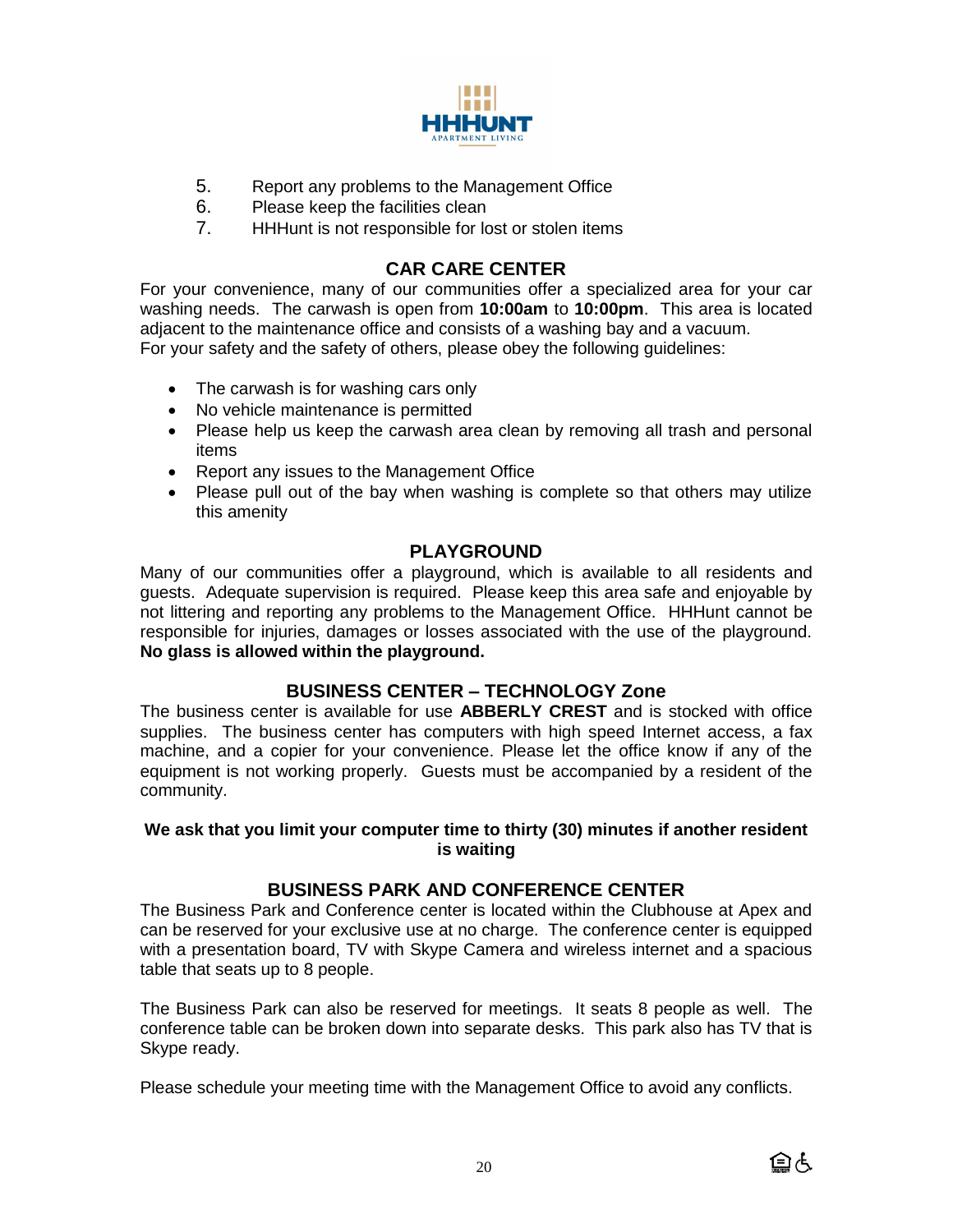

## **COFFEE BAR**

We are excited to offer a large variety of options such as different coffee, tea and hot chocolate flavors for you to try. Please be courteous when making your coffee by allowing others to brew coffee as well. Please dispose of your condiments accordingly. There are caffeine free options for all sorts of warm beverage lovers. You will not need to add water to the machine nor puncture the packets when placed in the pod. All beverages from our coffee machine are hot and we are not responsible for any injuries due to using the machine (properly or improperly), or the bi-products of the machine.

# **GAME ROOM ACTIVITIES**

The pool table and foosball tables are open to all residents and cannot be reserved for any particular times. If there are folks waiting for a table, please limit your playing time to 1 game. We want to make sure that all residents are able to enjoy all the fun activities at Abberly Crest. Anyone under the age of 13 must be accompanied by an adult while using the pool table. HH Hunt is not responsible for any injury.

# **GAS LOG FIREPLACE**

The gas log fireplace behind the clubhouse is set on a 30-minute timer. Please do not touch the fire logs or place any objects in, or around, the fireplace regardless of whether or not the fireplace is on. The logs, fire, and the surrounding basin are indeed HOT and should be closely monitored. Management will not be responsible for persons being burned due to negligence.

# **RESIDENT ACTIVITY CENTER/CLUBHOUSE AT APEX**

We are pleased to offer our residents a fully equipped Resident Activity Center and Clubhouse at Apex. The Resident Activity Center and Clubhouse at Apex are open from the hours of 5:30am to 10pm and access is controlled with your door access device.

Residents are allowed three guests per house hold to the amenity center. All guests must be accompanied by a resident. Do not at any time offer to let people into the building or prop open the door to allow non residents to use. Management reserves the right to limit access to or close the Resident Activity Center or Clubhouse at Apex without notice.

Please do not rearrange furniture or try to remove items from the center. The Resident Activity Center and Clubhouse at Apex is monitored by cameras, motion detectors, pressure detectors, our Courtesy Officer, management of the community and by Security Central that reports activity to Lexington Park Police Department All activities are being recorded at all times.

The pool tables, game tables and foosball tables are open to all residents and cannot be reserved for any particular times. If others are waiting for a table, please limit your playing time to 1 game.

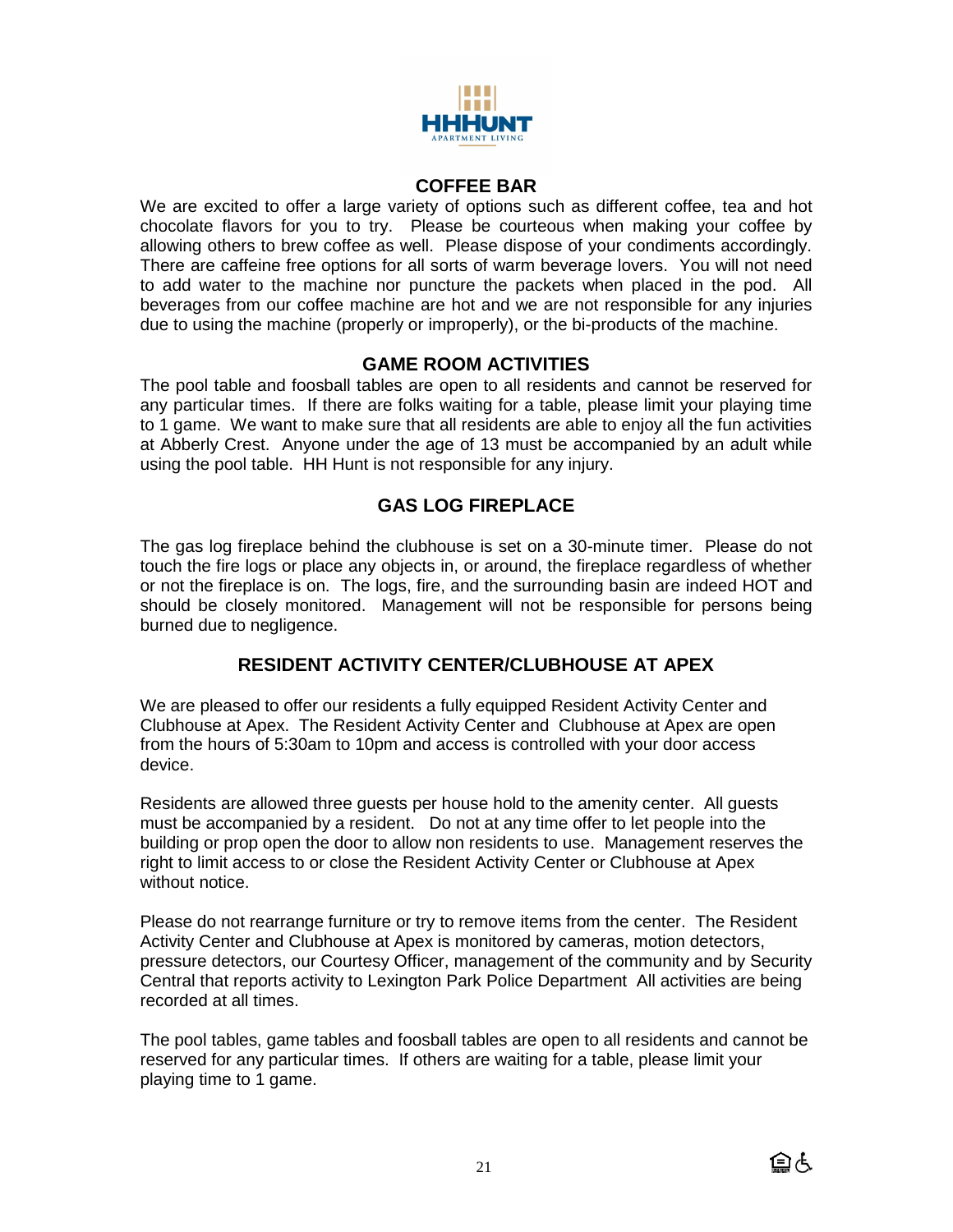

The TV's are on a first come, first serve basis and cannot be reserved for individual use. The entire clubhouse and pool area have wireless internet access**.** 

# **VIDEO SURVEILLANCE**

Residents are advised that areas of our clubhouse and amenities are monitored by video surveillance. The cameras have been installed and may not be tampered with, moved or disabled.

Residents agree that the presence of video surveillance does not imply or guarantee their safety and release HHHunt of any liability. Further, residents agree that any actions in violation of the lease or the community's rules and regulations that are captured by video surveillance may result in fines, a revocation of privileges or termination of the lease.

# **WI-FI (WIRELESS INTERNET ACCESS)**

Our community is pleased to offer residents Wi-Fi in the clubhouse and pool area. Please be advised that this service does not provide a secure Internet connection and all content or data transmitted via Wi-Fi may be viewed or accessed by others. Residents utilizing the Wi-Fi connect do so at their own risk.

## **CLUBHOUSE**

We welcome our residents to join us in the clubhouse to watch T.V., relax and enjoy the amenities or just get away for some quiet time. We must ask, however, that anyone utilizing the clubhouse be considerate of others. The clubhouse is also where we work to welcome you to your new home. All guests must be accompanied by a resident of the community.

# **POOL REGULATIONS**

The regulations listed below are for the protection of all residents and the community and may be supplemented by additional regulations provided at move-in or listed in the pool area. HHHunt strives to ensure a safe, sanitary pool facility and your cooperation with these rules will be greatly appreciated.

Management will enforce these rules and regulations. Failure to comply may result in fines and will be considered a direct violation of your lease agreement. Repeated violations of regulations could result in termination of the lease agreement.

You will need a key fob to gain access to the pool. The gates will automatically open at **12:00pm and lock at 8:00 pm**.

- 1. All persons using the pool or sunbathing deck do so at their own risk and sole responsibility as HHHunt does not assume any responsibility for any accidents or injuries in connection with the use of the facilities.
- 2. All personal articles must be removed from the pool area upon leaving. HHHunt will not assume any responsibility for articles lost, stolen or damaged.
- 3. **Glass of any kind is strictly prohibited within the pool enclosure. Beverages MUST be in non-breakable plastic containers.**
- 4. All swimmers must shower prior to entering the pool.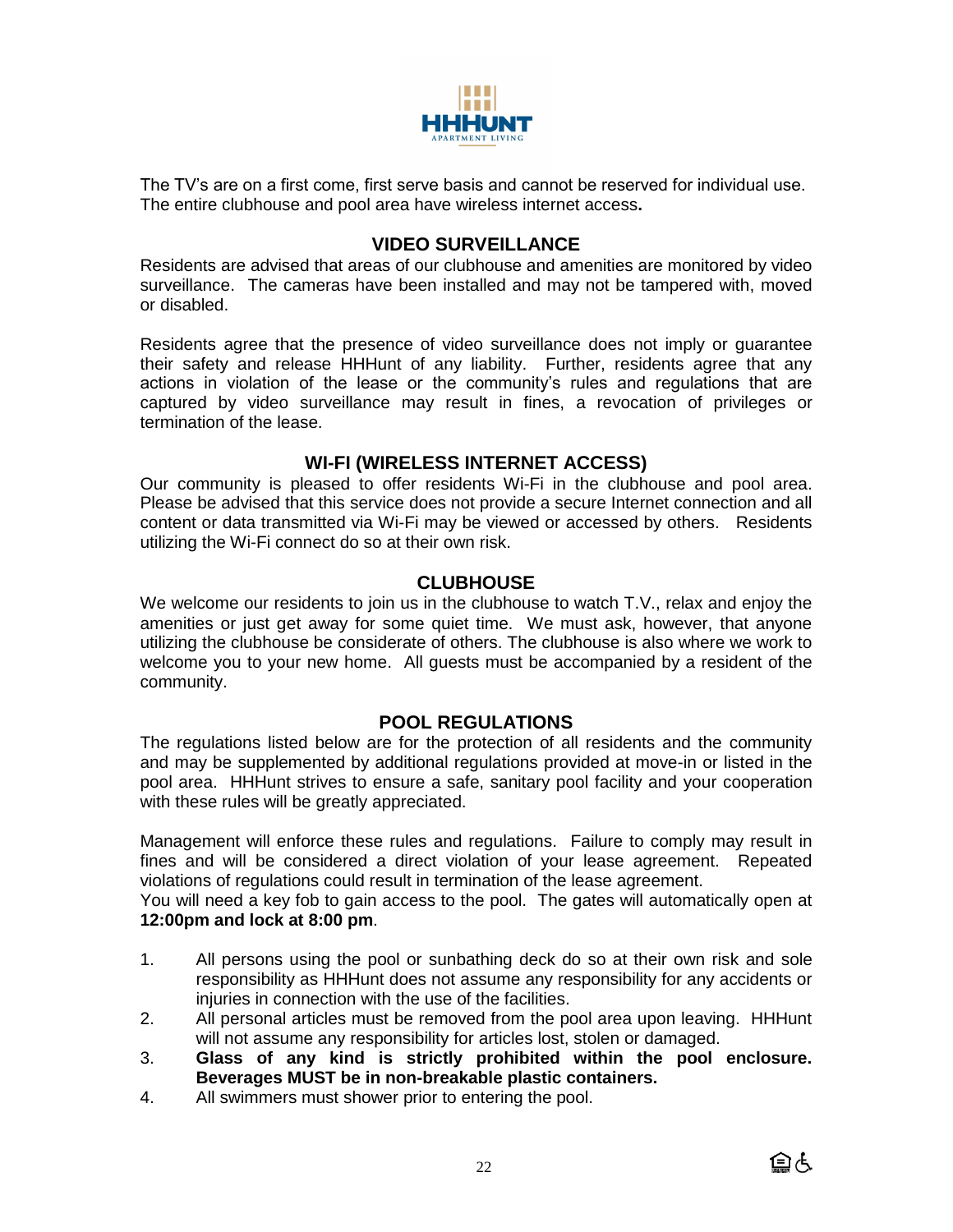

- 5. Guests of residents **MUST BE ACCOMPANIED BY THE RESIDENT AT ALL TIMES unless approved by Management.** Only two guests per apartment will be allowed at any one time without prior approval of Management. If in the opinion of Management there is insufficient room at the pool for residents, guests will be required to bring their own lounge chair.
- 6. Please place a towel over the lounge chair prior to using oils or lotions. The compounds in sunbathing lotions and oils cause discoloration of the vinyl straps.
- 7. **An adult must accompany persons under the age of 16 at all times unless your community provides a lifeguard.**
- 8. In the event that a lifeguard is on duty, additional regulations will be provided.
- 9. Noisy or disturbing behavior such as horseplay, running or screaming should be avoided at all times. Music is only allowed using earphones. No footballs or Frisbees in pool area – pool related toys only.
- 10. **NO PETS ARE ALLOWED IN THE POOL ENCLOSURE AT ANY TIME.**
- 11. All posted regulations must be observed.
- 12. Proper attire should be worn at all times.
- 13. Pool hours are posted at the entrance to the pool. In some regions, our pools are open year-round. For all others, the pool season lasts from late spring until fall each year by order of the Health Department. Specific dates will be provided by Management for opening and closing. The pool will never open earlier in the season nor close later in the season regardless of the weather.
- 14. **No bicycles, scooters, skateboards, roller-blades or any other wheeled items will be allowed within the pool enclosure.**

## **PACKAGES**

Packages will be accepted at the Management Office during normal business hours from all delivery services including U.S. Mail, DHL, UPS and/or Federal Express. The following restrictions will apply:

- 1. Package acceptance on behalf of our residents is a service provided as a convenience and resident agrees not to hold HHHunt responsible in the event a theft or loss occurs.
- 2. Packages must be picked up during normal business hours at the Management Office. Please observe holidays and scheduled closings to ensure prompt receipt of your package.
- 3. Packages not picked up within fourteen (14) days may be returned to sender.
- 4. Residents are responsible for notifying the delivery company of their delivery preference (i.e. leasing office, leave at door, etc.) when no one is home.
- 5. Packages must be addressed to a person listed on the lease and will only be released to the addressee.
- 6. The following types of packages may be refused and may not be stored in our leasing office:
	- $\checkmark$  Packages shipped prior to occupancy
	- $\checkmark$  Packages containing personal items shipped during a move
	- $\checkmark$  Packages containing perishable items
	- $\checkmark$  Tires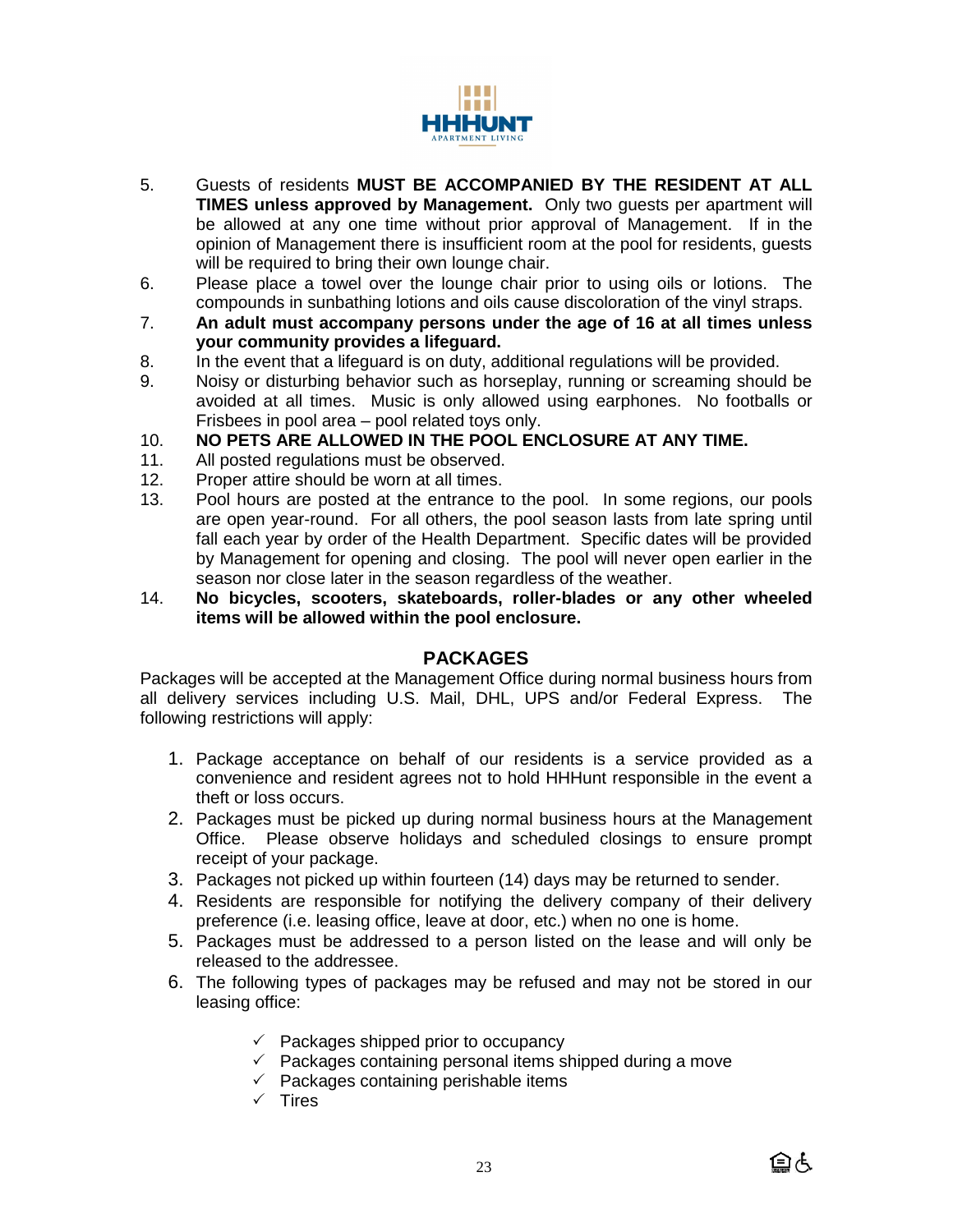

 $\checkmark$  Luggage

# **SMOKE DETECTORS**

The smoke detectors within your apartment home are installed to provide early warning against smoke. The detector features a photo-electronic cell to detect abnormal smoke accumulation and a horn alarm to sound the warning and alert the household to the presence of threatening smoke.

Smoke detectors are either wired directly into your apartment's electrical system with a battery back-up or are battery operated. If electric, occasionally the alarm signal may be heard for a brief instant in a random manner due to voltage surges caused by electrical storms or because the battery back-up needs replacement.

If your alarm should go off and there is no smoke or if the detector beeps repeatedly, please call the Management Office to request service.

If battery operated, take the smoke detector down and disconnect the battery. Replace with a new battery or call the Management Office to request that the battery be replaced.

#### **Whether battery operated or electric, YOU, the resident, are responsible to maintain your smoke detector under state and local law and in accordance with your lease agreement.**

The smoke detector will be in operation at the time of move-in; thereafter, it is the residents' responsibility to notify the Management Office if the detector light goes out. This is for you and your neighbors' protection in the unlikely event of a fire.

DO NOT DISCONNECT YOUR SMOKE DETECTOR!! Since the law requires that the detectors be in operation at all times, YOU, the resident could be held liable for unhooking this fixture during your residence while it is in operation. May we suggest you help us in maintaining the smoke detector for everyone's safety. Your cooperation is greatly appreciated.

## **FIRE SAFETY TIPS**

What you do in the first five minutes of a fire can make a difference. Your actions may save your life or the life of your family and neighbors. First, determine if everyone is out of the apartment. Next, pull the fire alarm pull station closest to your apartment (if provided) and call 9-1-1. Retreat to a safe distance and above all, DO NOT PANIC.

Fires rise and spread through open doors and stairways. If it is safe to do so, close all doors on the way out of your apartment. However, leave the door unlocked so that the Fire Department may enter to control the fire.

"An ounce of prevention is worth a pound of cure." Remember, fire thrives on fuel and air. If you can safely remove one of these elements, you can help stop the fire.

No resident is allowed to keep gasoline or other combustible materials in their apartment

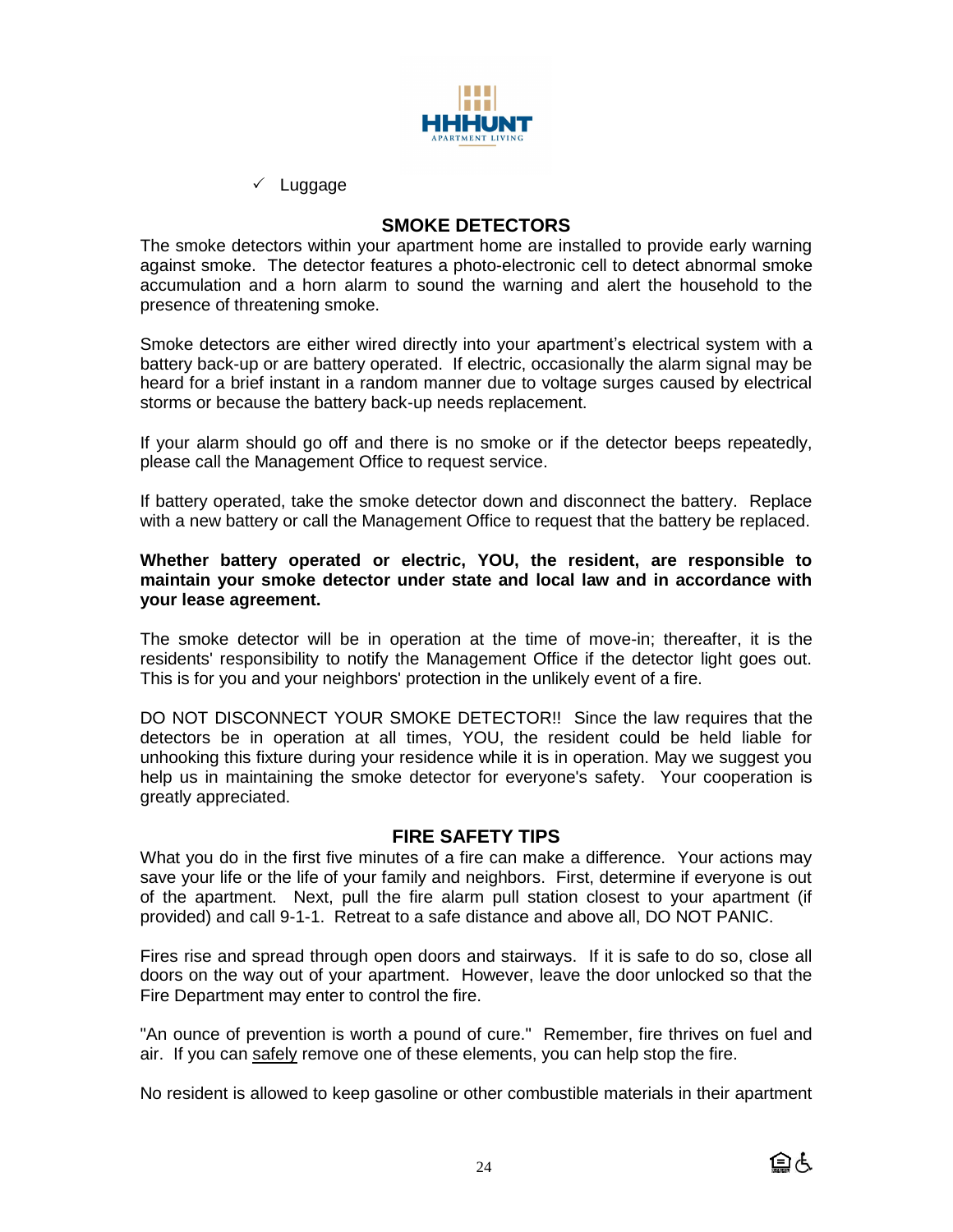

or are permitted to do anything which would increase the possibility of a fire (i.e., keep motorized vehicles in building or on patios). Above all, you can prevent fires by taking these simple precautions:

- 1. Make sure matches and cigarettes are completely cold before they are discarded
- 2. Keep matches out of the reach of children
- 3. DO NOT SMOKE IN BED
- 4. Never throw water on a grease fire occurring on the stove or in the oven. Only use baking soda or keep a fire extinguisher close to the kitchen

## **FIRE EXTINGUISHERS**

Fire extinguishers have been provided in each building for your protection. Fire extinguishers work by removing oxygen from a fire thereby smothering it. Each resident should familiarize themselves with the location of the fire extinguishers upon move-in.

In the event that a resident must discharge a fire extinguisher to stop a fire, please contact the Management Office immediately so that the extinguisher may be recharged.

Please be advised that theft or misuse of a fire extinguisher is a violation of the lease agreement. Any and all damages resulting from the misuse of a fire extinguisher will be the resident's responsibility including the recharging of the extinguisher.

Please note that the fire extinguishers have been inconspicuously marked for identification in the event that they are stolen. If you witness someone removing or misusing a fire extinguisher please report them to the Management Office, you could save someone's life!

## **SOLICITING**

No soliciting or handbill distribution is permitted within the community. "No Soliciting" signs have been posted and will be strictly enforced. To protect yourself and others, we ask that you contact the Management Office should you encounter a solicitor within the community or if someone attempts to solicit door-to-door.

#### **SNOW REMOVAL**

Snow removal is a shared responsibility between the residents and the community staff. Our team works very diligently to remove snow and ice from the parking lots, sidewalks, and stairways in the community. We recommend that residents keep a broom, snow shovel, ice scraper and de-icer on hand to personally remove snow from their vehicles and around it.

Although our team is the best around, we cannot be everywhere at once so please be patient when calling about snow removal requests. Please park your cars at least 3 feet from the curb when weather predictions include snow accumulation. This will help our snow and ice removal team when clearing the sidewalks and making them safe for passage. Additionally, please report any extremely hazardous areas to the Management Office.

# **GOING OUT OF TOWN?**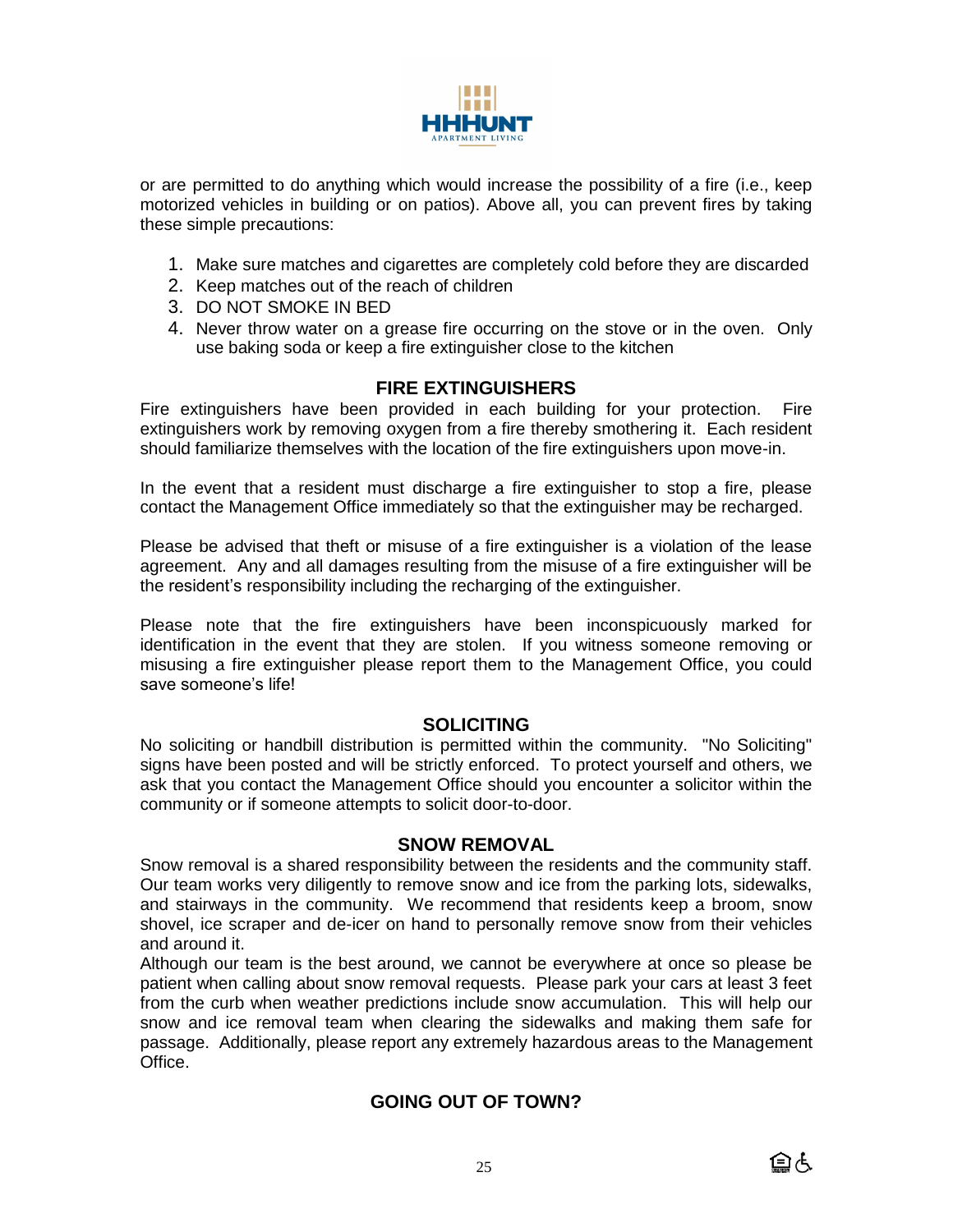

If you have occasion to be away from home on vacation or just out for a few days, please remember:

- $\checkmark$  Do not leave a key hidden for any reason.
- $\checkmark$  Discontinue or hold newspaper deliveries while you are out of town.
- ✓ Advise the Management Office of your plans and where you can be reached.

If your neighbor is away and you notice unusual activity or persons loitering, please contact the Police Department and/or the Management Office immediately.

## **EXTERMINATOR**

As part of our service to our residents, a pest control company has been contracted to visit the community each week. During this weekly visit, the exterminator will complete regularly scheduled extermination, will handle specific resident complaints and will treat the common areas of the community.

If you wish to request service in your apartment for a specific complaint, please contact the Management Office. Services such as flea treatments and bed bug treatments are not covered by our pest control agreements and are completed at the resident's expense. Please note that extermination will not always take effect immediately. Often, there is increased activity for a 48 hour period after extermination. The chemicals used to treat most common pests will last for 60-90 days.

Some pests require several treatments. In the event that you continue to see pests in your apartment 10 days after treatment, please call the Management Office. Please be aware that all apartments in a building may receive mandatory routine exterminating. We ask for your cooperation since even if you don't have a problem, your neighbors may be experiencing a problem. Very often the only solution is to exterminate the entire building.

Please be advised that if you request additional service and do not clear the cabinets, there will be a \$15 charge. Upon the second request, if cabinets are not cleared, there will be a \$20 charge, and our team will clear the cabinets.

# **FILTERS**

To ensure that your heating and air conditioning is operating efficiently, the Service Team will periodically change the filters. The schedule for filter changes will be distributed in the newsletter or by a separate notice. This service is mandatory and must be completed at least 3 times per year.

Please note that any personal possessions that may interfere with this service must be moved prior to the scheduled visit. This includes furniture, artwork and plants that may block access to the heating/air conditioning equipment. Please be advised that it is against fire regulations to store any items in your heating and air conditioning closet.

During the filter change visit, an inspection of your apartment will be performed. This

自占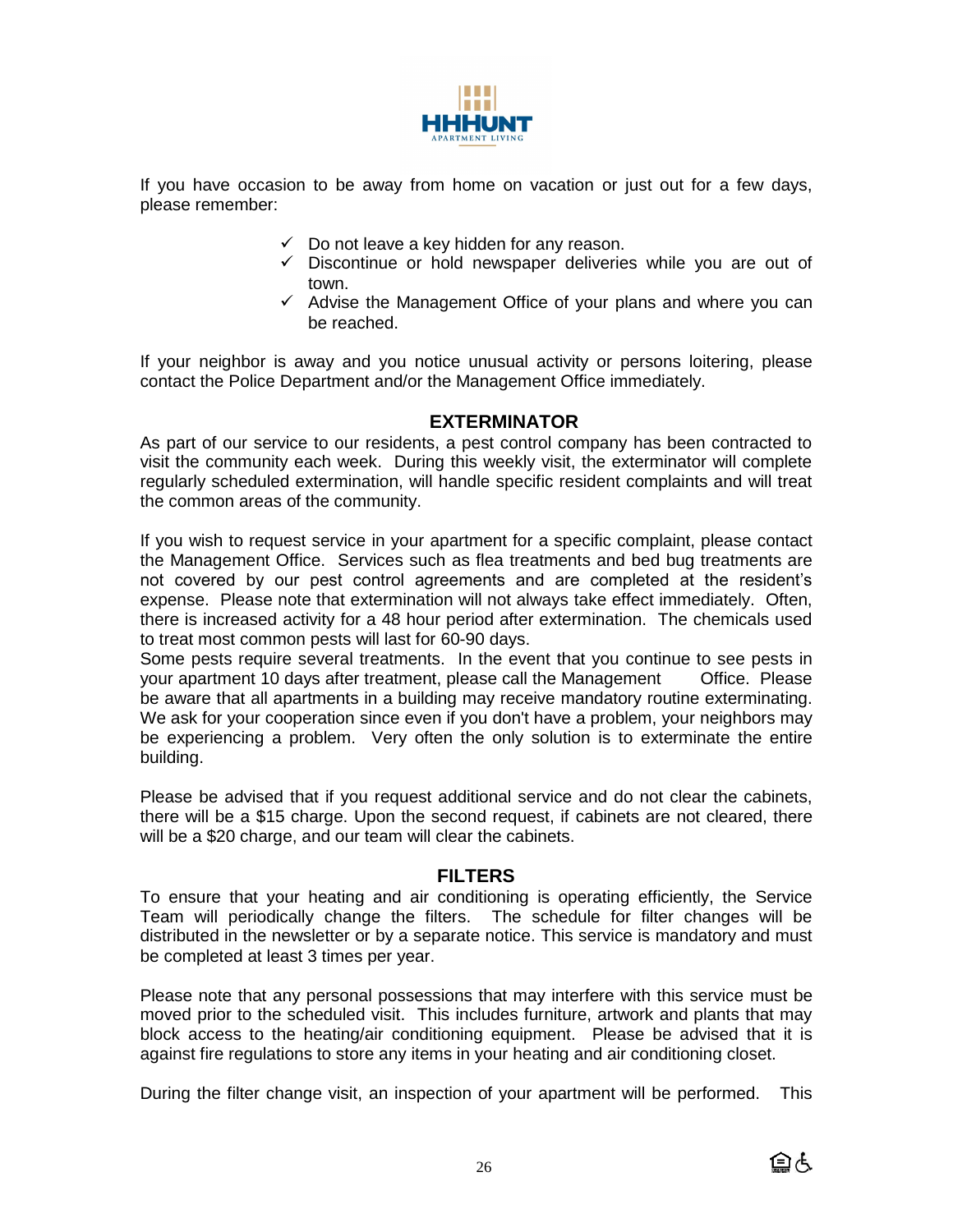

inspection will include checking for leaks, dripping faucets, improperly flushing toilets and the general condition of the apartment. Any items found requiring repair or replacement will be noted and a service team member will return at a later date to complete the work.

## **HOUSEKEEPING/SERVICE REQUESTS**

It is the resident's responsibility to take proper care of the premises. This includes cleaning and promptly reporting any repairs needed to the Management Office. Lack of notification may result in the resident being charged for repairs and replacement due to the delay in reporting.

Management has the right to make repairs, renovations and alterations at reasonable times. If the apartment is damaged in excess of ordinary wear and tear, Management will make such repairs and replacements to return the apartment to it's original condition and the resident shall pay the cost.

## **ALTERATIONS**

HHHunt communities require written Management approval of all alterations to the apartment home by a resident. Should you wish to alter or improve your apartment home, including painting, hanging wallpaper, adding additional shelving or installing additional cable jacks, you must obtain written approval PRIOR to completing the alteration or improvement.

For your knowledge the most frequently requested alterations are listed below. Management reserves the right to approve or deny these alterations in accordance with the lease agreement. Any alterations must be removed and the apartment returned to its original condition upon move-out unless otherwise approved by Management.

- Lock changes or the addition of extra deadbolt locks.
- Shelving brackets
- Permanent bolts or hangers
- **•** Any additions to wood doors requiring holes--full-length mirrors, pictures, etc
- Contact paper on shelves
- Wall partitions
- Additional phone or TV jacks
- Additional 220 wall outlets
- Colored paint on walls
- Mirrors and additional wallpaper
- Washing machines or dryers (portable or standard). Unless hook-ups are provided.

## **CARPETING AND FLOORS**

We request that you care for your carpeting and flooring as if it were your own. Regular and proper cleaning is required and it is recommended that you have the carpets shampooed or steam cleaned twice a year.

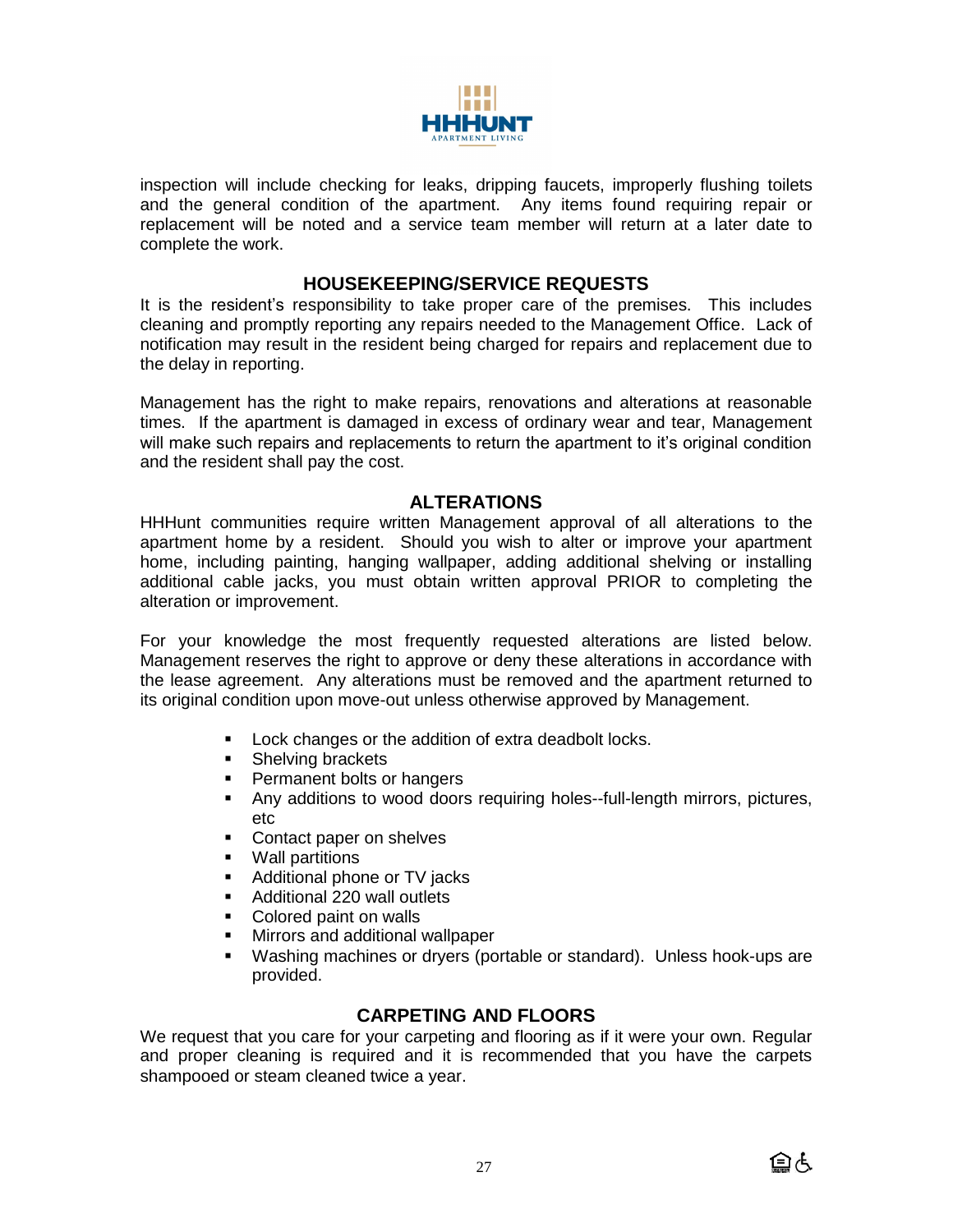

To keep a carpet looking fresh between cleanings, carpets should be vacuumed twice a week--sometimes more often in traffic areas. Spots should be cleaned immediately.

The carpet must be clean at move-out excepting normal wear and tear. Presence of pet urine is never considered normal wear and tear. If the carpet has been shampooed or steam cleaned and is still visibility stained or dirty, you may be charged for additional cleaning(s). In the event that the carpet is damaged beyond repair you will be charged for the replacement of the carpet.

The kitchen and bath floors are vinyl. Solvents should not be used because such fluids loosen and soften the mastic undercoat. Vinyl flooring can be cleaned most successfully with a non-abrasive household cleaner or with soap and water.

## **WINDOW TREATMENTS**

Blinds are included with your apartment home and will be maintained by our Service Team except for damages due to carelessness or mistreatment. We require that all window treatments (curtains, draperies, valances) be white backed and that you do not hang blankets, paper or other items in your windows.

#### **BLINDS**

For your convenience and privacy, blinds have been installed at all windows and doors in your apartment. In the event that you have any difficultly opening/closing the blinds or problems with the blinds or rods, please call the Management Office.

At move-out, be sure to dust and/or wash the blinds and leave them clean and in place. To clean the blinds it may be necessary to take them down and wash them in a mixture of soap and warm water. Please note that you will be responsible for the cost of replacement if they require additional cleaning or are removed or damaged.

# **ELECTRICAL EQUIPMENT AND FIXTURES**

Each apartment is equipped with an electrical panel with circuit breakers in case of power overload. If you lose partial power in your apartment, locate the electrical panel and check to see if the circuit breakers are all in the "ON" position. If a breaker has tripped it will either be in the "OFF" position or will be in the middle between on and off. To reset the breaker flip it to "OFF" and then back to "ON". If that does not resolve the problem, contact the Management Office to request service. In the event of a general power failure, please report difficulties to the power company (see Neighborhood Information for the phone number).

Light bulbs for all fixtures will be supplied upon initial occupancy, replacement bulbs are the residents' responsibility unless otherwise indicated at move-in. Regardless of community policy, the Service Team will replace all appliance bulbs and florescent bulbs located in the kitchen.

For your safety, please obtain approval from Management prior to installing chandeliers or other permanent electrical fixtures. Do not use multiple outlet plugs or overload a circuit creating a fire hazard.

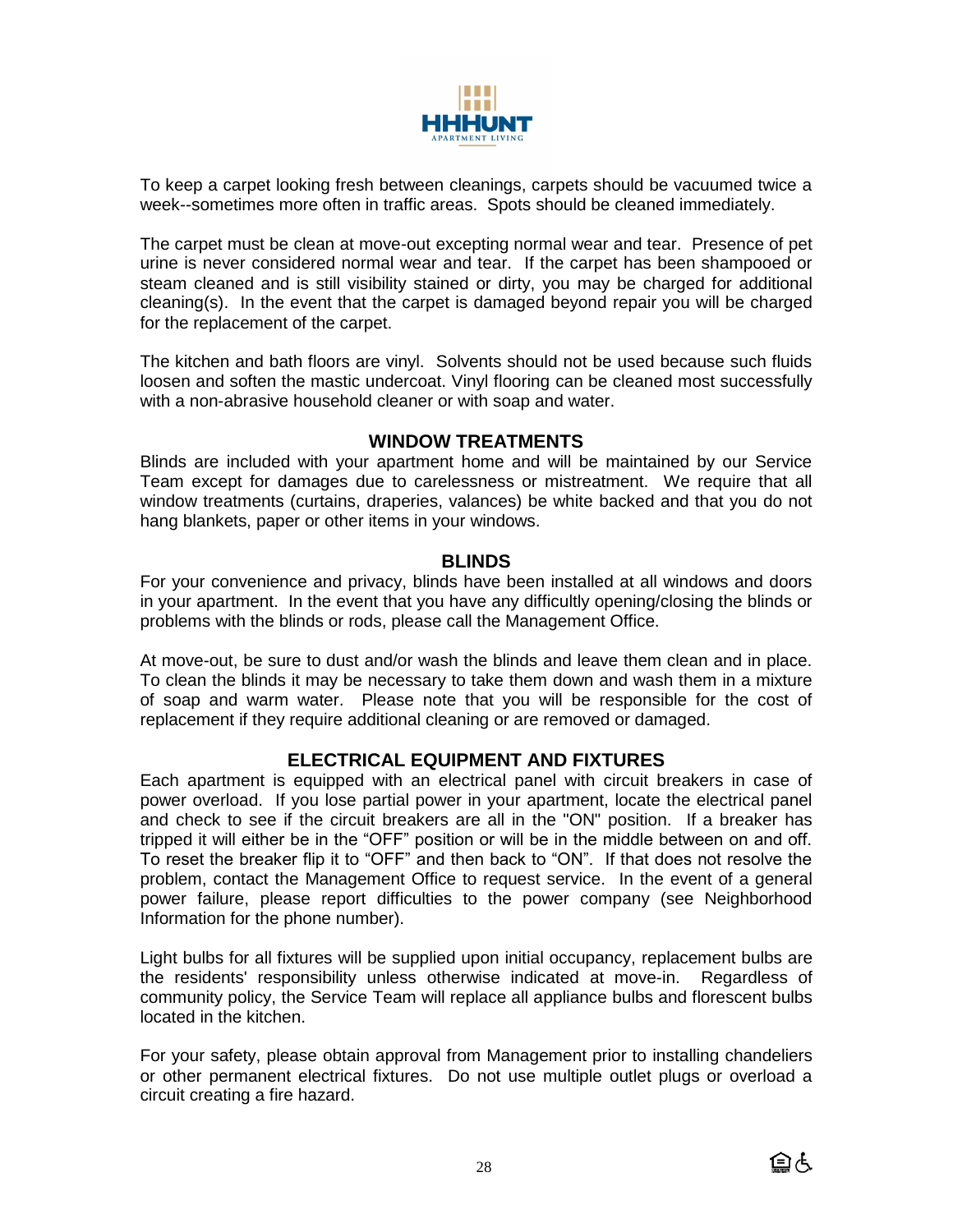

# **COUNTERTOPS AND TUB SURROUNDINGS**

Formica/granite and/or fiberglass have been installed to minimize work in cleaning. Please do not use an abrasive cleaner. For stubborn stains, use a good all-purpose, non-abrasive cleaner with a brush. If a stain persists contact the Rental Information Office and one of our cleaning or maintenance staff may be able to advise you. Please be sure to keep all items dry after use. Leaving dripping dishes, sponges on surface areas can lead to warping and swelling. When caulking is cracking, it is the residents' responsibility to contact the office for repairs.

## **PLUMBING FIXTURES**

All plumbing fixtures should be used only for the purpose intended. Therefore, no solid articles, disposable diapers, rags, rubbish, or feminine hygiene products should be placed in them. All such waste should be placed in trash containers.

## **DISHWASHERS**

Please only use soaps that are intended for dishwashers. Liquid dishwashing soaps can cause the dishwasher to overflow and to leak.

# **GARBAGE DISPOSAL**

The disposal must not be loaded too heavily. Feed garbage into the disposal slowly and in small quantities. The safety overload on the motor will shut off the unit if the disposal is overloaded. To reset the safety overload, wait three or four minutes for the motor to cool, and then push the red button on the motor (in the cabinet under the sink).

Any time the disposal is being used, COLD water should be running as quickly as possible. Even after the disposal is empty, let the water run a few minutes to clear the line.

If the motor will not start, push the reset button (red button on the motor). If that does not solve the problem, please submit a service request.

#### **NEVER PUT YOUR HAND DOWN THE DISPOSAL**

Please do not discard the following items in your disposal:

| metal     | glass    |
|-----------|----------|
| rocks     | plastic  |
| dirt      | grease   |
| paper     | bones    |
| dish rags | tea bags |
|           |          |

as cigarettes rocks banana peels ease oyster or clam shells nes corn husks

# **HEAT AND AIR CONDITIONING**

During the heating season, move the lever on the thermostat to HEAT. During the air conditioning season, move the lever to COOL. For normal satisfactory operation, it is recommended that the thermostat be set at 65 degrees in the winter and 75 degrees in the summer.

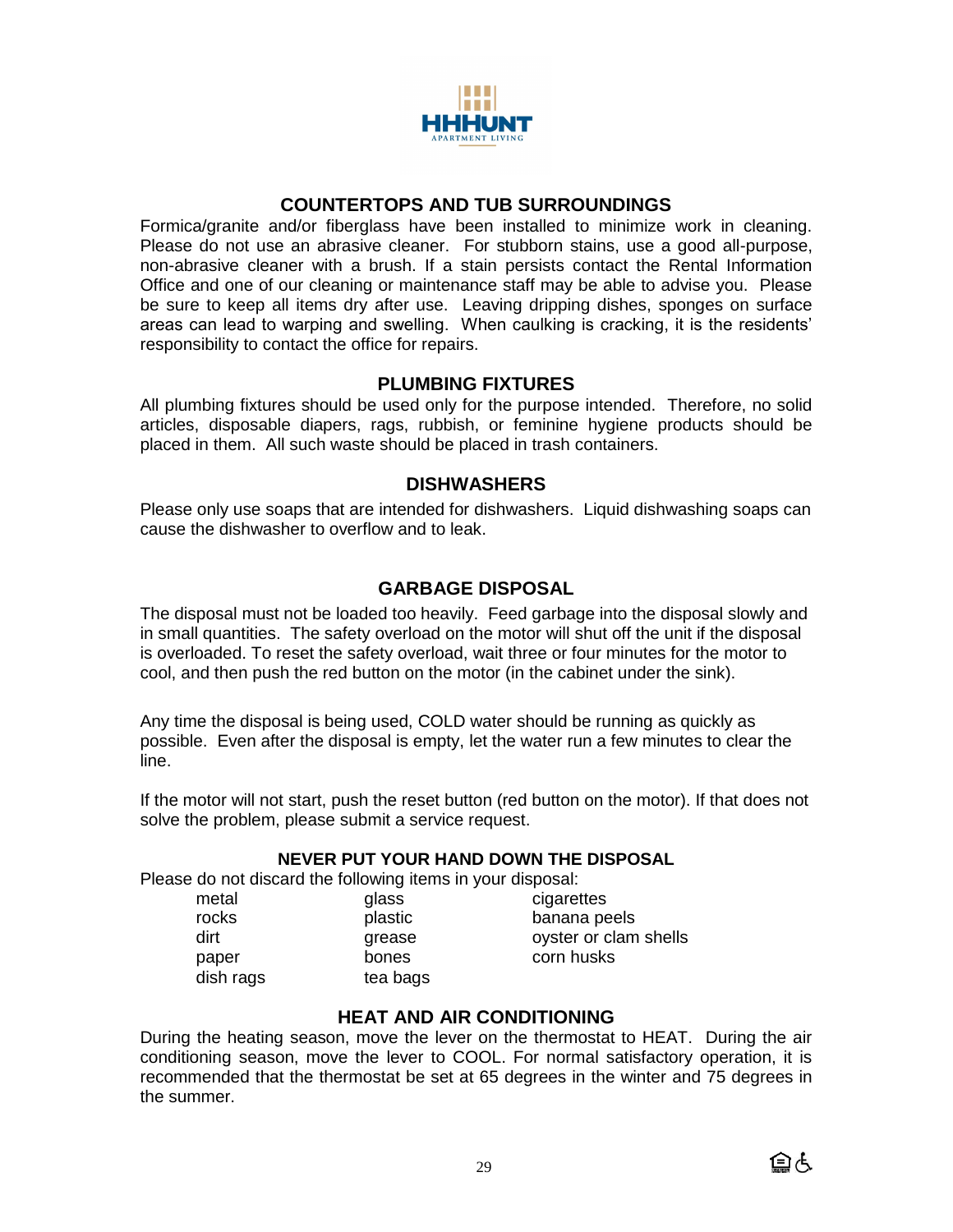

When you are changing from cooling to heating or vice versa, allow five (5) minutes to elapse between the time you turn one OFF and the other ON. The unit will have time to energize and reset, otherwise, the unit may be damaged. Please keep the air return vent clean since an accumulation of dust can affect the efficiency of the system. Do not place furnishings, artwork or plants in front of the air return vent (minimum 24in clearance).

To achieve the highest energy efficiency, many manufacturers recommend operating the heat or air conditioning 24 hours a day. In mild weather, if you prefer to shut the equipment off in late evening and use natural ventilation the air conditioning equipment should be started very early the next day before the outdoor temperatures become uncomfortable.

Do not turn your heat off if you are away during the winter months due to the risk of your pipes bursting and causing excessive damage to the building and to your personal belongings. While away, maintain your thermostat at 60 degrees or above.

## **MILITARY TRANSFER**

In the event that an HHHunt resident is in the U.S. Armed Forces and has received a permanent change of station or is deployed, the resident may terminate his or her contract with a thirty (30) day written notice. Please be advised that a copy of the Orders must accompany the notice of intent to vacate.

## **HHHUNT TRANSFERS**

HHHunt offers residents the ability to transfer within the community, to another phase of the property or to another HHHunt community. The following requirements must be met prior to a transfer being approved:

- Proper move-in and move-out procedures must be followed including requalifying for the new apartment.
- Good-standing current residents will only be allowed to transfer after the initial 120 days of the lease has passed.
- **Upon request to transfer, the current apartment will be inspected for damages. If damages exceed more than \$500, resident will NOT be allowed to transfer.**
- Residents may be required to fulfill the current term of lease in addition to the lease term determined for the new apartment.
- A transfer fee may be required, please contact the Management Office to determine what fees are required.
- Management reserves the right to restrict transfers according to community policy. These restrictions may include allowing transfers only to larger apartments.
- Residents will be denied the ability to transfer in the following situations:
	- (a) If the resident is unable to qualify for the new apartment based upon the rental qualifying criteria.
	- (b) Damages to the premises exceed \$500.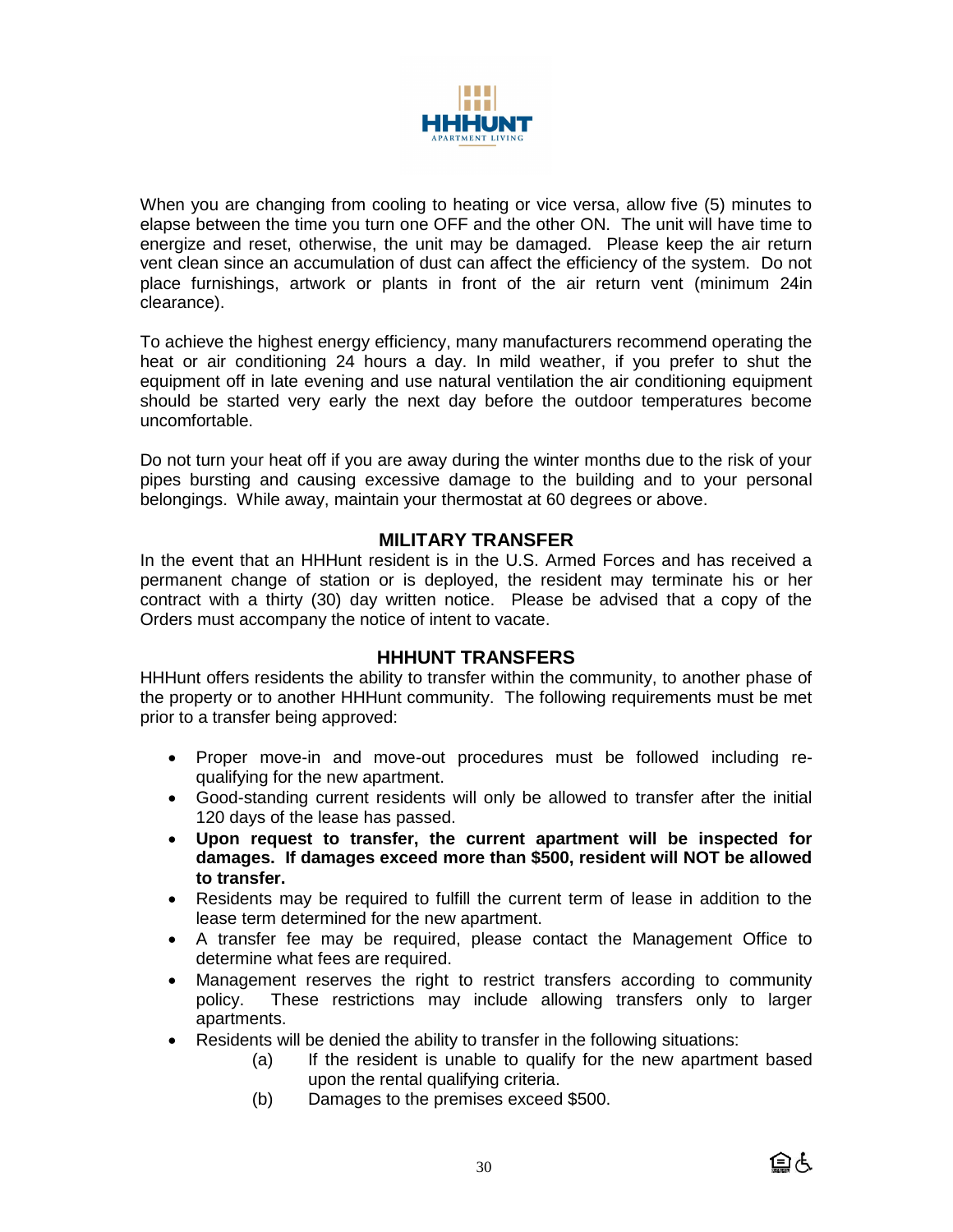

- (c) Documented lease violations.
- (d) Payment problems in accordance with standards listed in the Rental Qualifying Criteria.
- Residents may be required to pay a new deposit or Lease Protect Fee prior to the transfer to cover damages present in their current apartment.
- Transferring residents will not be eligible for any up-front concessions being offered at the time, if any.
- Residents must provide management with a written notice and follow all vacating procedures.
- If a resident has lived at a community longer than six months a new application must be completed and verified consistent with the current screening policies.

# **MOVING DAY**

HHHunt values your residency and we appreciate you choosing **Abberly Crest**! In consideration of your neighbors, please restrict moving in or out to the hours of 8:30am to 9:00pm each day, including weekends. Please be aware that noises do carry. All trash, boxes and unwanted items must be disposed of properly and should not be stored in breezeways or on patios/balconies.

We understand that sometimes our residents must move on. Please be sure you notify the following people and agencies approximately two to four weeks before you move:

- Post Office (for forwarding mail)
- Magazine and Newspaper Publishers
- Utility Companies (give them your lease expiration date)
- Banks
- Insurance Company
- Division of Motor Vehicles
- Stores (where you have charge accounts)
- Schools (for transferring children)
- Friends
- Employer
- Doctors, Dentists, etc.

PLEASE DO NOT FORGET TO TURN IN YOUR KEYS AND FORWARDING ADDRESS!

# **STANDARD VACATING CHECKLIST**

Upon move-out an inspection of the apartment will take place to assess any damages and apply charges accordingly. Residents have the right to be present at the inspection of the apartment upon move-out. Apartment inspections will only occur after the apartment has been fully vacated and all residents are prepared to turn in all keys, access cards, remotes, and other devices and relinquish possession of the premises. Failure to return keys will result in an additional charge of \$40-\$60.